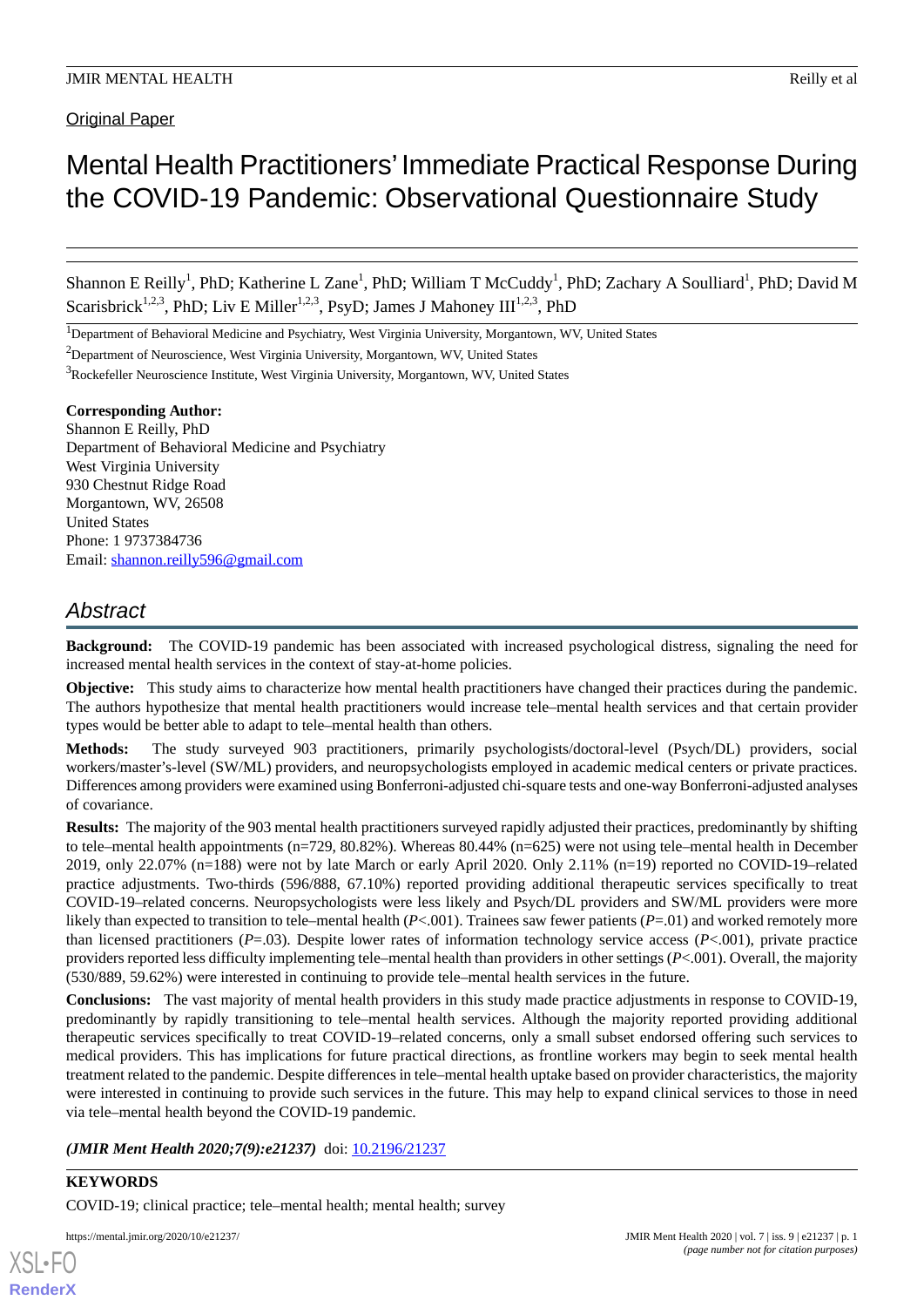# *Introduction*

In December 2019, SARS-CoV-2—more commonly referred to as COVID-19 [[1\]](#page-15-0)—was identified in Wuhan, China. The World Health Organization formally declared COVID-19 a global pandemic on March 11, 2020, with approximately 6.8 million cases and over 192,000 virus-related deaths in the United States as of September 23, 2020 [\[2](#page-15-1),[3](#page-15-2)]. Unsurprisingly, there have been calls to understand COVID-19's psychological impact and how providers are responding [\[4](#page-15-3),[5](#page-15-4)].

In a recent large-scale study conducted in China, the majority of respondents endorsed moderate or severe psychological impact (eg, increased depressive symptoms, anxiety, and stress) related to COVID-19 [\[6](#page-15-5)]. In the United States, nearly half of respondents in a nationally representative survey endorsed anxiety about contracting COVID-19, and 40% worried about serious illness or death [[7\]](#page-15-6). These findings are consistent with the psychiatric and emotional sequelae of prior pandemics, including severe acute respiratory syndrome in 2002-2003 [[8](#page-15-7)[,9\]](#page-15-8), H1N1 influenza in 2009-2010 [\[10](#page-15-9)[,11](#page-15-10)], and Ebola in 2013-2016 [[12,](#page-15-11)[13](#page-15-12)]. Evidence from these and other pandemics has indicated that longer quarantine duration is associated with higher levels of psychological distress, including depression, irritability, and posttraumatic stress symptoms [[14\]](#page-16-0). Notably, adverse mental health symptoms long surpassed physical symptoms during prior pandemics [\[15](#page-16-1)-[17\]](#page-16-2). Consistent with recommendations from prior pandemics [\[18](#page-16-3),[19\]](#page-16-4), guidelines in countries such as China and Singapore have emphasized using tele-based platforms to understand psychological impacts, disseminate accurate health information, and provide counseling services to treat COVID-19–related distress, particularly to at-risk populations such as health care workers [\[20](#page-16-5)-[22\]](#page-16-6).

Tele–mental health services (eg, via video or phone) have become more common in recent years (2% in a 2007 review [[23\]](#page-16-7) to around 20% recently [\[24,](#page-16-8)[25\]](#page-16-9)), offering a potential avenue for US practitioners to continue providing mental health services remotely during quarantine. Although practitioners largely agree that tele–mental health is promising  $[26]$  $[26]$  and effective, there remains apprehension that it is not as effective as in-person services [[24,](#page-16-8)[27\]](#page-16-11), despite research indicating comparable effectiveness [\[28](#page-16-12),[29\]](#page-16-13) and patient satisfaction [[30,](#page-16-14)[31](#page-16-15)]. Another perceived barrier is the perception of inadequate tele–mental health education and training [[23,](#page-16-7)[27](#page-16-11),[32,](#page-16-16)[33](#page-16-17)]. Despite concerns, it is likely that more mental health practitioners may turn to tele–mental health to provide clinical services during the COVID-19 pandemic, particularly given expanded reimbursement for such services [[34\]](#page-16-18).

It is likely that adoption and implementation of tele–mental health may be easier for some mental health practitioners than others based on characteristics such as provider career stage, services and treatments offered, or provider setting. For example, prior studies have found that trainees and early career psychologists were less confident about implementing tele–mental health than experienced providers [[32\]](#page-16-16), that mental health practitioners providing testing and evaluation services used tele–mental health at a lower rate than those providing other services [\[25](#page-16-9)], and that providers working in Veterans

 $XS$ -FO **[RenderX](http://www.renderx.com/)** Affairs (VA) and private practices were more likely to use tele–mental health than those in other settings [[25\]](#page-16-9).

As of yet, there is limited information about how US mental health practitioners are adjusting their practices to respond to COVID-19. This study seeks to characterize practitioners' immediate practical response, as well as how practice adjustments may differ across various types of providers and settings. The authors hypothesized that mental health providers overall would increase services provided via tele–mental health and that certain providers would be better able to adapt to tele–mental health services than others. The analyses were exploratory, with the intention that these findings may provide a foundation for future research examining professionals' response to increased psychological needs during pandemics.

# *Methods*

# **Recruitment**

This study was determined to be exempt from research ethics review by the Institutional Review Board affiliated with the coauthors' university. Eligible participants included adults (ie, 18 years or older) fluent in reading English who were currently working in a behavioral or mental health field. Participants were recruited via a Qualtrics survey link disseminated to relevant professional listservs (eg, American Psychological Association, National Academy of Neuropsychology, state psychology boards), departmental listservs, mental health practitioner colleagues, and social media platforms such as Facebook. The recruitment email included a request for participants to forward the email to colleagues if willing (ie, snowball sampling). All questions were optional, and participants were informed that they could discontinue participation at any time. Eligible individuals consented to participate by submitting their responses.

# **Data Collection**

Online survey data were collected from March 30, 2020, to April 10, 2020. In the Qualtrics survey (see [Multimedia](#page-15-13) [Appendix 1\)](#page-15-13), participants were asked to provide information about their demographics, patient populations, practice adjustments in response to COVID-19, perceptions of their employer's response, and their emotional response to and perceptions about the COVID-19 pandemic. For some questions, participants were asked about their practices months before the pandemic (ie, December 2019), directly before the pandemic (ie, late February 2020), and "currently" during the pandemic (ie, whenever they completed their survey between late March and early April 2020). Of the 1220 individuals who initiated the survey, the final sample consisted of 903 participants. Data were excluded based on the following criteria: completion of less than 66% of the survey (ie, did not provide information on variables of interest in this study; n=306); younger than 18 years (n=1); not currently working in the behavioral or mental health field (eg, gym owner, retired; n=4); and responding from outside the United States (n=6), given the extremely small number and the aim to examine practices within the specific US sociopolitical context. Compared to those who completed less than 66% of the survey, those in the final sample were on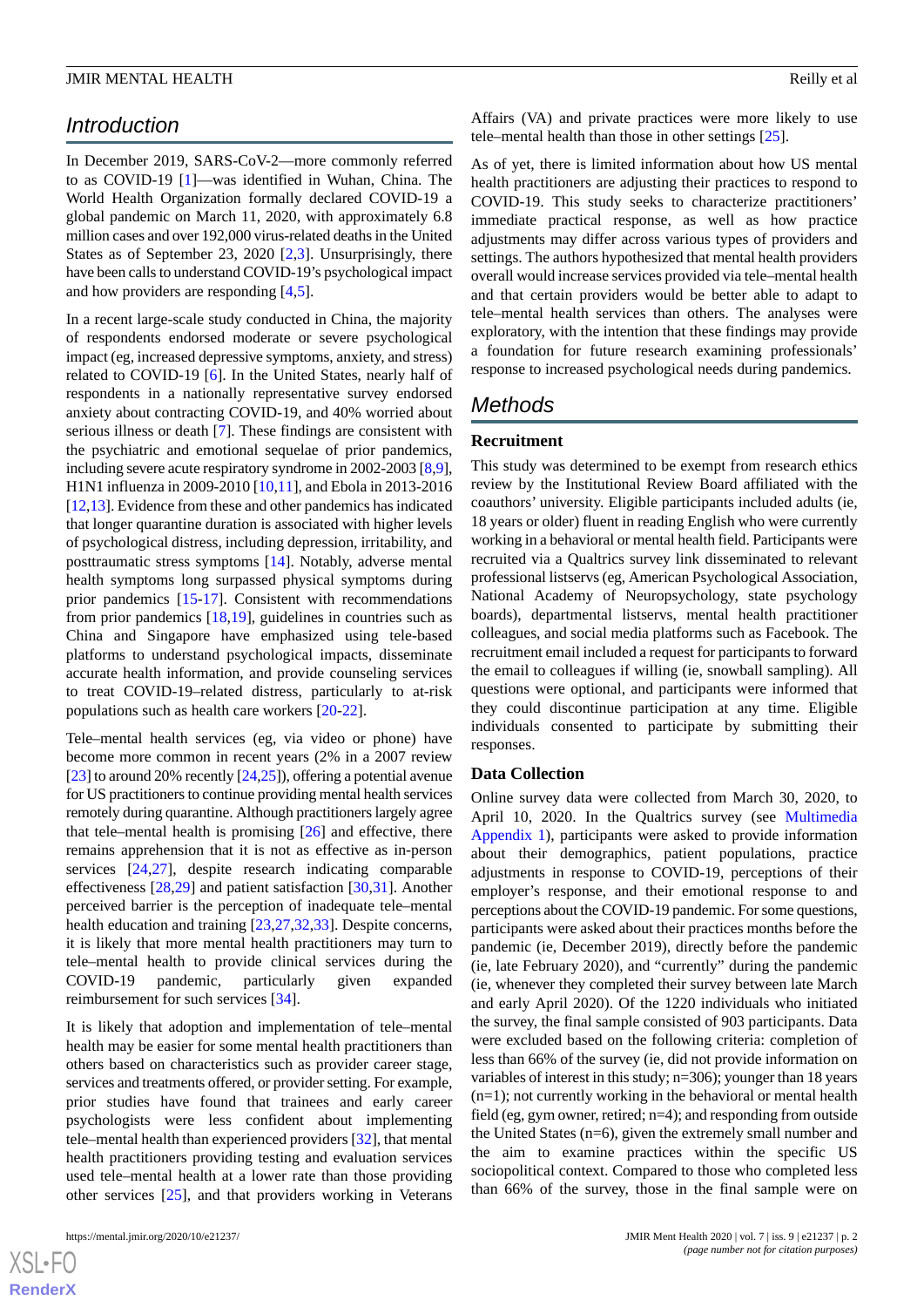average younger  $(t_{1129}=3.53, P<.001)$ ; more likely to be a neuropsychologist (n=991,  $\chi^2$ <sub>1</sub>=9.98, *P*=.002); and less likely to be unemployed  $(n=991, \gamma^2_1=12.42, P<.001)$ , a bachelor's-level provider (n=991,  $\chi^2$ <sub>1</sub>=16.46, *P*<.001), support staff (n=991,  $\chi^2$ <sub>1</sub>=14.11, *P*<.001), a different type of provider  $(n=991, \chi^2_{1}=14.20, P<.001)$ , and to be employed at a law firm  $(n=989, \chi^2_{1}=10.38, P=.001).$ 

# **Data Preparation**

Fewer than 5% of data were missing for each variable of interest, with a few exceptions: number of patients seen remotely in December 2019 (126/903, 13.95%) and February 2020 (133/903, 14.73%), number of patients seen currently in person (75/903, 8.31%) and remotely (51/903, 5.65%), and percent of the week spent working remotely (105/903, 11.63%). Missing data were addressed using pairwise deletion. There were 12 respondents who identified as marriage and family therapists that were recoded as therapists or counselors due to the small number (master's-level therapist or counselor: n=10, doctoral-level therapist or counselor: n=2). A medical provider category was created to encompass nonpsychiatrist physicians, psychiatric nurse practitioners or physician assistants, and registered nurses. When there was a discrepancy between respondents' reported highest education level and reported provider type (eg, individuals with a master's degree who self-identified as a psychologist or doctoral-level therapist or counselor, or individuals with a bachelor's degree who self-identified as a master's-level therapist or counselor), provider type was recoded to reflect education level  $(n=7)$  so that, for instance, individuals with a master's degree would be described as a master's-level provider and not a doctoral-level provider.

# **Data Analysis**

Analyses were conducted in SPSS Version 26 (IBM Corp) and Stata Version 14.2 (StataCorp). Outcome variables were compared across three sets of predictors: provider level (trainee vs licensed practitioner [LP]), provider type (social worker or master's-level provider vs psychologist or doctoral-level provider vs neuropsychologist), and setting (academic medical center [AMC] vs private practice vs VA vs community mental health [CMH] setting). The trainee category comprised graduate-level practicum students, predoctoral interns, and postdoctoral fellows. Board-certified practitioners were combined with LPs (including resident physicians) because the authors did not have specific hypotheses associated with this distinction. Social workers/master's-level (SW/ML) providers, psychologists/doctoral-level (Psych/DL) providers, and neuropsychologists were compared because these three groups comprised the majority of the sample. The same justification was employed for comparing the four previously mentioned settings.

Chi-square tests with Bonferroni corrections (for 11 comparisons, *P*<.001) were used to compare across groups on binary variables (yes=1), including whether participants worked in a setting with easy access to information technology (IT) staff and services; whether they were *not* implementing tele–mental health in December 2019, late February 2020, and

currently; and whether they endorsed making various practice adjustments. Practice adjustments were as follows: not applicable (N/A), no change in practice; cancelling patient appointments; rescheduling or postponing patient appointments; using tele–mental health or virtual appointments instead of in-person appointments; restricting the types of patients scheduled for appointments (eg, by age, medical comorbidities); or other adjustment to practice. Over 5% of the sample specified using precautionary measures (eg, personal protective equipment, social distancing) as an "other" practice adjustment; as such, this was added as a category. Selecting "N/A, no change in practice" was mutually exclusive with other practice adjustments. Otherwise, practice adjustments were not mutually exclusive. Standardized residuals were examined to assess which groups significantly contributed (*z*>|1.96|) to overall chi-square differences.

One-way analyses of covariance (ANCOVAs) with Bonferroni-corrected post-hoc tests were used to compare continuous variables across groups. Continuous variables included the number of in-person, remote, and total weekly patient visits during late February 2020 and currently (ie, late March or early April 2020); the percent of time per week currently working remotely; difficulty of tele–mental health implementation (1=*easy or not at all difficult*to 5=*very difficult*); the extent to which respondents thought that their institution, employer, or practice offered adequate information and training about providing tele–mental health (1=*strongly disagree* to 5=*strongly agree*); and the likelihood of continuing to provide tele–mental health in the future (1=*very unlikely* to 5=*very likely*). Percent of time working remotely was only calculated for those who reported  $>0\%$  (n=785). Respondent age was included in ANCOVA analyses as a covariate because it was significantly correlated with all continuous outcome variables except for percent of time working remotely. For each predictor variable, there were significant differences among groups in the number of patients seen in December 2019. These were considered baseline differences, so the relevant number of December 2019 patients (total, in-person, or remote) was included as a covariate when outcomes involved the number of patients seen weekly in late February 2020 or currently. As such, group differences in these analyses can be understood as differences related to COVID-19. Square root transformations were conducted on continuous variables to address concerns with normality and homogeneity of variance, as well as to reduce outliers. *F* statistics and *P* values were derived using analyses with square root transformed variables. The original, untransformed data were reported descriptively (ie, estimated marginal means [EMMs], SEs) for ease of interpretation. EMMs represent means adjusted for covariates included in the models; as such, EMMs may differ from raw means.

# *Results*

# **Overall Sample**

The 903 participants were recruited from listservs (n=362, 40.13%), personal emails (n=291, 32.26%), social media (n=239, 26.50%), or a combination thereof (n=10, 1.11%). The majority of the sample identified as heterosexual, White, non-Hispanic,

 $XS$ -FO **[RenderX](http://www.renderx.com/)**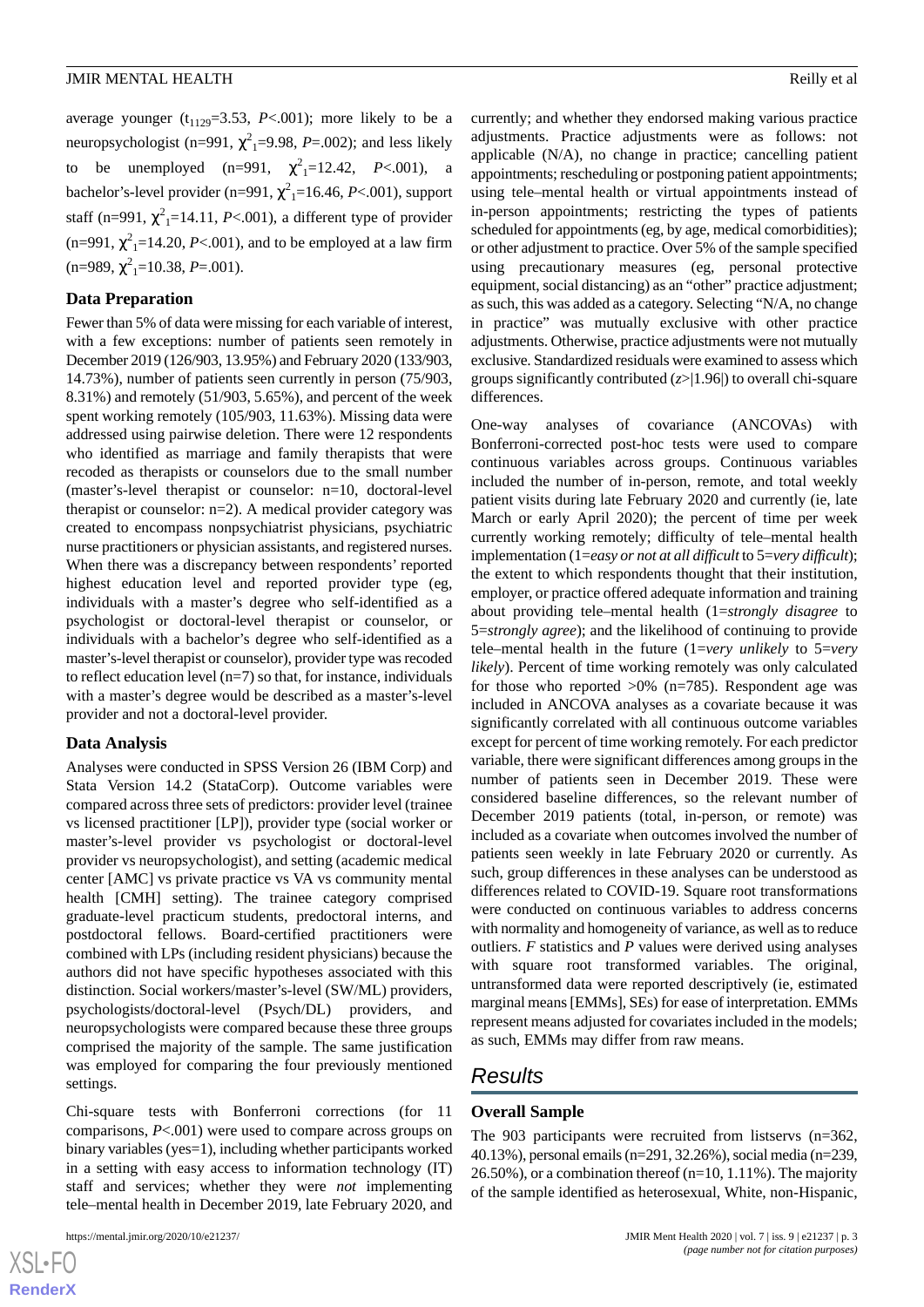and/or cisgender women (see [Table 1\)](#page-3-0). Respondents were predominantly LPs, with a smaller subset of trainees (see [Table](#page-4-0) [2\)](#page-4-0). Of nontrainees, most were SW/ML providers, Psych/DL providers, or neuropsychologists.

<span id="page-3-0"></span>Table 1. Demographic characteristics of the full sample (N=903).<sup>a</sup>

| Characteristic                                                            | Participants  |
|---------------------------------------------------------------------------|---------------|
| Age (years), mean (SD)                                                    | 39.50 (11.50) |
| Gender, n (%)                                                             |               |
| Man                                                                       | 149 (16.50)   |
| Woman                                                                     | 749 (82.95)   |
| Transgender man                                                           | 2(0.22)       |
| Genderqueer/nonconforming                                                 | 3(0.33)       |
| Race, n (%)                                                               |               |
| American Indian/Alaska Native                                             | 1(0.11)       |
| Asian/Asian American                                                      | 29 (3.22)     |
| Black/African American                                                    | 29 (3.22)     |
| Hispanic/Latinx                                                           | 33 (3.67)     |
| White                                                                     | 781 (86.78)   |
| Multiracial                                                               | 25(2.78)      |
| Different racial identity (ie, Arab, Jewish, Mestiza)                     | 2(0.22)       |
| Sexual orientation, n (%)                                                 |               |
| Bisexual                                                                  | 57 (6.34)     |
| Gay                                                                       | 24(2.67)      |
| Heterosexual                                                              | 762 (84.39)   |
| Lesbian                                                                   | 23(2.56)      |
| Queer                                                                     | 20(2.22)      |
| Different sexual orientation (ie, asexual, fluid, pansexual, questioning) | 13 (1.44)     |
| Region, n (%)                                                             |               |
| Midwest                                                                   | 175 (19.44)   |
| Northeast                                                                 | 129 (14.33)   |
| South                                                                     | 425 (47.22)   |
| West                                                                      | 171 (19.00)   |
| Work status, $n$ $(\%)$                                                   |               |
| Full-time                                                                 | 671 (74.31)   |
| Part-time                                                                 | 71 (7.86)     |
| Trainee                                                                   | 155(17.17)    |
| Not currently employed $(N/A^b)$                                          | 1(0.11)       |
| Other (ie, as needed, independent contractor, self-employed)              | 5(0.55)       |

<sup>a</sup>The number of respondents who did not provide information about demographic characteristics were as follows: gender  $(n=1)$ , race  $(n=3)$ , sexual orientation (n=4), and region (n=3).

<sup>b</sup>N/A: not applicable.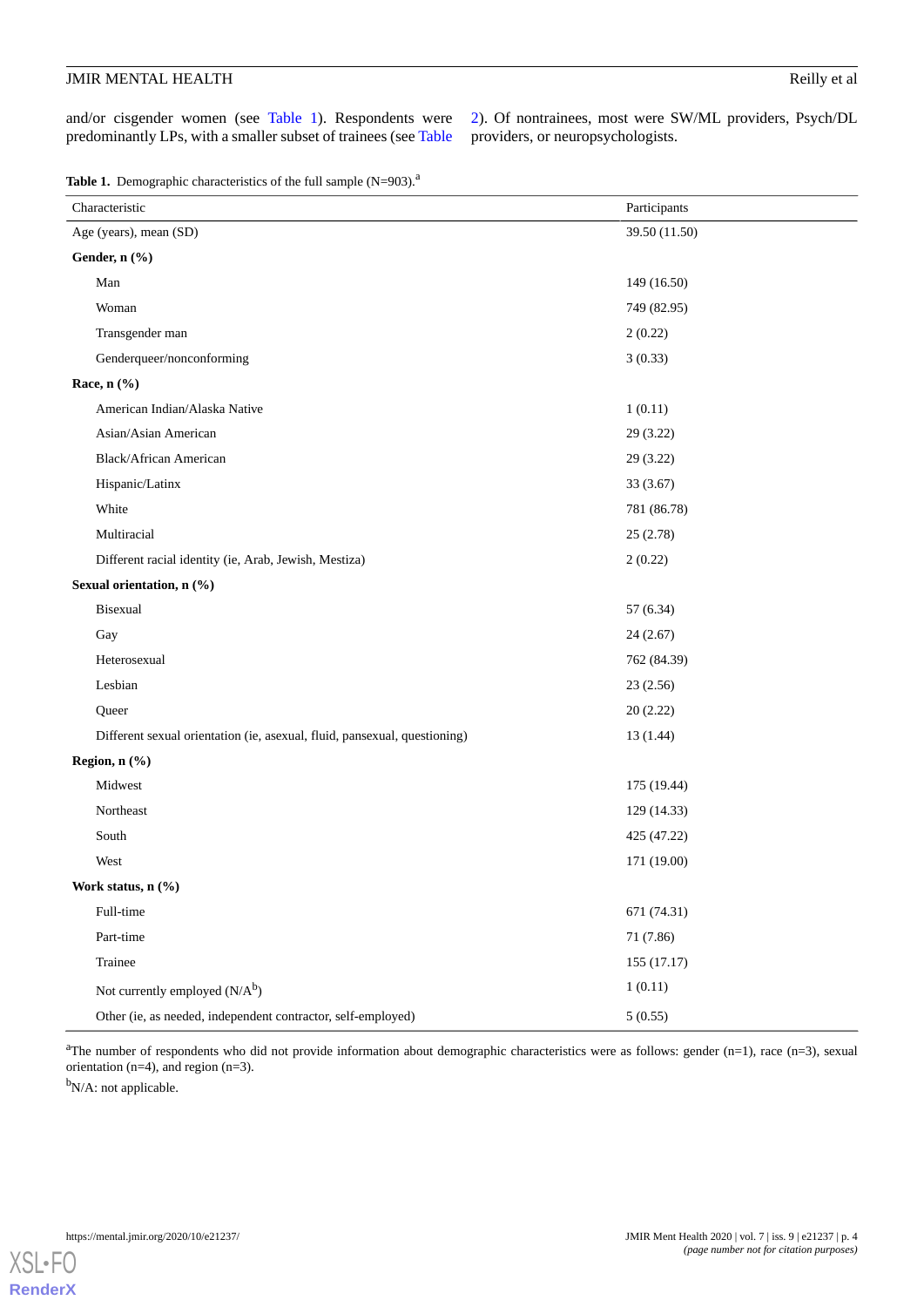<span id="page-4-0"></span>**Table 2.** Professional characteristics of the full sample (N=903).<sup>a</sup>

| Characteristic                                                                                                                          | Participants, n (%) |
|-----------------------------------------------------------------------------------------------------------------------------------------|---------------------|
| Provider type                                                                                                                           |                     |
| Bachelor's-level therapist/counselor                                                                                                    | 10(1.11)            |
| Social worker/master's-level therapist/counselor                                                                                        | 153 (16.94)         |
| Psychologist/doctoral-level therapist/counselor                                                                                         | 367 (40.64)         |
| Neuropsychologist                                                                                                                       | 144 (15.95)         |
| Trainee (ie, graduate-level practicum student, predoctoral intern, postdoctoral fellow)                                                 | 155 (17.17)         |
| Psychiatrist                                                                                                                            | 23(2.55)            |
| Other medical provider (eg, other physician, psychiatric nurse practitioner/physician assistant)                                        | 12(1.33)            |
| Support staff (eg, case manager, medical assistant, psychometrist)                                                                      | 34 (3.77)           |
| Other (eg, mental health specialist, peer recovery, research project manager)                                                           | 5(0.55)             |
| <b>Provider level</b>                                                                                                                   |                     |
| Graduate-level practicum student                                                                                                        | 58 (6.42)           |
| Predoctoral intern                                                                                                                      | 38 (4.25)           |
| Postdoctoral fellow                                                                                                                     | 59 (6.59)           |
| Unlicensed practitioner                                                                                                                 | 38 (4.25)           |
| Licensed practitioner                                                                                                                   | 551 (61.56)         |
| Licensed practitioner and board-certified in specialty area                                                                             | 117 (13.07)         |
| Not applicable (eg, support staff)                                                                                                      | 34 (3.80)           |
| <b>Current practice setting</b>                                                                                                         |                     |
| Private practice                                                                                                                        | 196 (21.73)         |
| Academic medical center                                                                                                                 | 172 (19.07)         |
| Veterans hospital or military hospital/clinic (VA <sup>b</sup> )                                                                        | 90 (9.97)           |
| Community mental health setting                                                                                                         | 70 (7.76)           |
| Psychiatric hospital or facility                                                                                                        | 50 (5.54)           |
| General hospital                                                                                                                        | 46(5.10)            |
| Rehabilitation hospital or setting                                                                                                      | 35 (3.88)           |
| University counseling center                                                                                                            | 23 (2.55)           |
| Department/graduate training clinic                                                                                                     | 20(2.22)            |
| Outpatient clinic                                                                                                                       | 15(1.66)            |
| School                                                                                                                                  | 9(1.00)             |
| Primary care                                                                                                                            | 7(0.78)             |
| Prison                                                                                                                                  | 5(0.55)             |
| Other (eg, cancer center, employee assistance program, nonprofit organization, intensive outpatient/partial<br>hospitalization program) | 16(1.77)            |
| Multiple practice settings                                                                                                              | 148 (16.41)         |
| Age specialty                                                                                                                           |                     |
| Pediatric only (ie, younger than 18 years)                                                                                              | 85 (9.42)           |
| Adults only (ie, 18 years and older)                                                                                                    | 472 (52.33)         |
| Lifespan (ie, pediatrics and adults)                                                                                                    | 345 (38.25)         |

<sup>a</sup>The number of respondents who did not provide information about professional characteristics were as follows: provider level  $(n=8)$ , practice setting  $(n=1)$ , and age specialty  $(n=1)$ .

<sup>b</sup>VA: Veterans Affairs.

[XSL](http://www.w3.org/Style/XSL)•FO **[RenderX](http://www.renderx.com/)**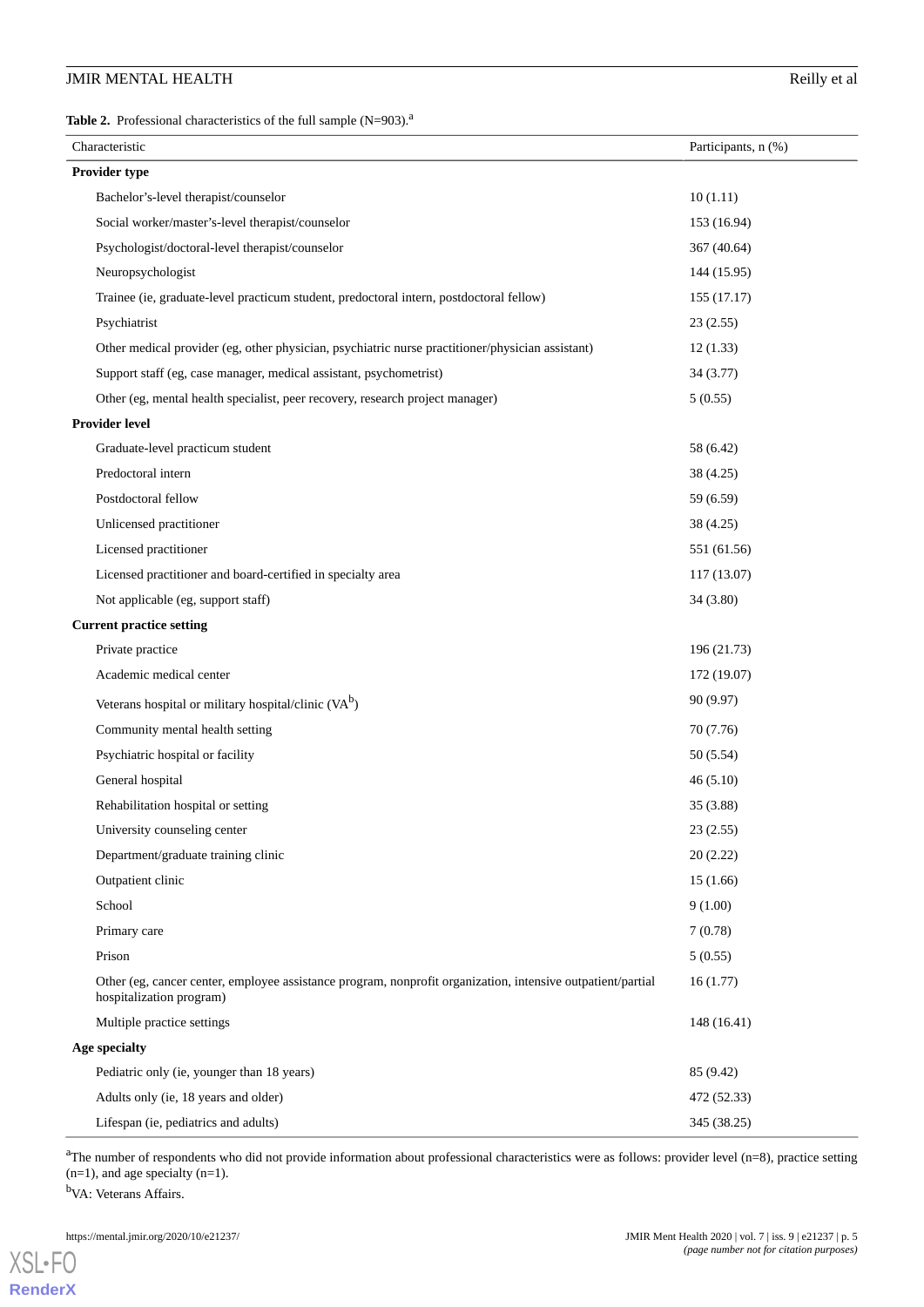## **JMIR MENTAL HEALTH** Research 2008 and 2008 and 2008 and 2008 and 2008 and 2008 and 2008 and 2008 and 2008 and 2008 and 2008 and 2008 and 2008 and 2008 and 2008 and 2008 and 2008 and 2008 and 2008 and 2008 and 2008 and 200

The majority of the sample reported at least one practice adjustment (see [Table 3](#page-6-0)), most commonly using tele–mental health rather than in-person appointments. Of the 903 respondents, only 2.11% (n=19) reported not changing their practice. Respondents saw similar numbers of patients weekly in December 2019 (mean 18.00, SD 13.25) and February 2020 (mean 17.68, SD 13.26), then saw fewer patients weekly in late March or early April 2020 (mean 14.39, SD 14.41) compared to the two prior time points  $(t_{876}=10.41, P<.001$  and  $t_{876}=10.30,$ *P*<.001, respectively). In December 2019 (t<sub>775</sub>=36.99, *P*<.001) and February 2020 ( $t_{763}$ =32.31, *P*<.001), respondents saw more patients in-person (December: mean 17.05, SD 12.00; February: mean 16.38, SD 12.02) than remotely (December: mean 1.11, SD 4.66; February: mean 1.62, SD 5.51). In contrast, the opposite was true currently (in-person: mean 4.92 SD 9.01; remote: mean 10.09, SD 10.75; t<sub>799</sub>=11.86, *P*<.001). More respondents reported using tele–mental health currently than in December 2019 or February 2020. Respondents working remotely did so for 79.05% of the week, on average. The majority reported working in a setting with easy access to IT

staff and services. Over half (474/859, 55.18%) *somewhat* or *strongly agreed* that their employer offered adequate tele–mental health information and training. Almost half (329/684, 48.10%) of those implementing tele–mental health rated it as *somewhat* or *very difficult*. Over half (530/889, 59.62%) were *somewhat* or *very likely* to continue providing tele–mental health services in the future.

Of the 888 respondents, approximately two-thirds (n=596, 67.10%) reported providing additional therapeutic services specifically to treat COVID-19–related concerns (results not shown but available upon request). The most common additional services included providing individual therapy to support new and current patients (n=420, 47.30%), resources (eg, pamphlets; n=256, 28.83%), crisis care (n=158, 17.79%), and nonclinical support groups (eg, social media page; n=157, 17.68%). Smaller percentages reported providing individual (n=127, 14.30%), family  $(n=13, 1.46\%)$ , or group  $(n=59, 6.64\%)$  therapy specifically to medical providers to support them during COVID-19.

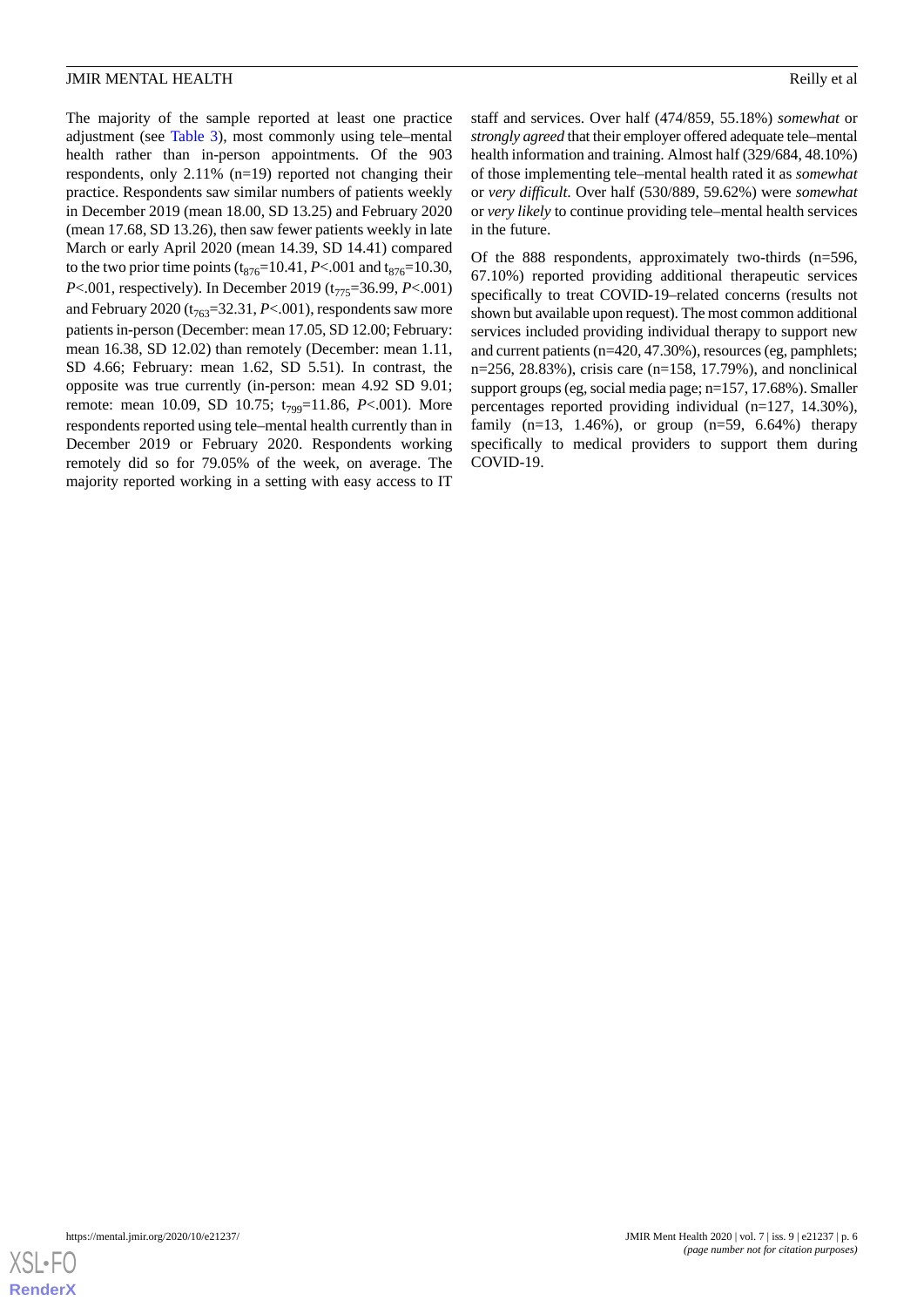<span id="page-6-0"></span>**Table 3.** Descriptive statistics of practice adjustments, patients seen, and tele–mental health factors during COVID-19 for the full sample (N=903).

| <b>Table 5.</b> Descriptive statistics of practice adjustments, patients seen, and tele-inemal neaturiations during COVID-19 for the full sample (N=905).<br>Variables | Participants  |
|------------------------------------------------------------------------------------------------------------------------------------------------------------------------|---------------|
| Practice adjustments, n (%)                                                                                                                                            |               |
| Tele-mental health/virtual appts <sup>a</sup> (vs in-person)                                                                                                           | 729 (80.82)   |
| Rescheduling/postponing appts                                                                                                                                          | 435 (48.23)   |
| Cancelling appts                                                                                                                                                       | 240 (26.61)   |
| Restrictions on appts (eg, by patient age, medical comorbidity, recent travel)                                                                                         | 155 (17.18)   |
| Precautionary measures (eg, personal protective equipment, social distancing)                                                                                          | 53 (5.88)     |
| Other adjustment (eg, expanding therapeutic services, education/training-related restrictions)                                                                         | 38 (4.21)     |
| $N/A^b$ (no change in practice)                                                                                                                                        | 19(2.11)      |
| Patients seen weekly (Dec 2019)                                                                                                                                        |               |
| In-person                                                                                                                                                              |               |
| Mean (SD)                                                                                                                                                              | 17.05 (12.00) |
| Range                                                                                                                                                                  | $0 - 50$      |
| Remote/tele-mental health                                                                                                                                              |               |
| Mean (SD)                                                                                                                                                              | 1.11(4.66)    |
| Range                                                                                                                                                                  | $0 - 50$      |
| <b>Total</b>                                                                                                                                                           |               |
| Mean (SD)                                                                                                                                                              | 18.00 (13.25) |
| Range                                                                                                                                                                  | $0 - 100$     |
| Patients seen weekly (Feb 2020)                                                                                                                                        |               |
| In-person                                                                                                                                                              |               |
| Mean (SD)                                                                                                                                                              | 16.38 (12.02) |
| Range                                                                                                                                                                  | $0 - 50$      |
| Remote/tele-mental health                                                                                                                                              |               |
| Mean (SD)                                                                                                                                                              | 1.62(5.51)    |
| Range                                                                                                                                                                  | $0 - 50$      |
| <b>Total</b>                                                                                                                                                           |               |
| Mean (SD)                                                                                                                                                              | 17.68 (13.26) |
| Range                                                                                                                                                                  | $0 - 100$     |
| Patients seen weekly (current)                                                                                                                                         |               |
| In-person                                                                                                                                                              |               |
| Mean (SD)                                                                                                                                                              | 4.92 (9.01)   |
| Range                                                                                                                                                                  | $0 - 50$      |
| Remote/tele-mental health                                                                                                                                              |               |
| Mean (SD)                                                                                                                                                              | 10.09(10.75)  |
| Range                                                                                                                                                                  | $0 - 50$      |
| <b>Total</b>                                                                                                                                                           |               |
| Mean (SD)                                                                                                                                                              | 14.39 (14.41) |
| Range                                                                                                                                                                  | $0 - 85$      |
| Percent of week working remotely                                                                                                                                       |               |
| Mean (SD)                                                                                                                                                              | 79.05 (32.01) |
| Range                                                                                                                                                                  | $1 - 100$     |

[XSL](http://www.w3.org/Style/XSL)•FO **[RenderX](http://www.renderx.com/)**

https://mental.jmir.org/2020/10/e21237/ JMIR Ment Health 2020 | vol. 7 | iss. 9 | e21237 | p. 7 *(page number not for citation purposes)*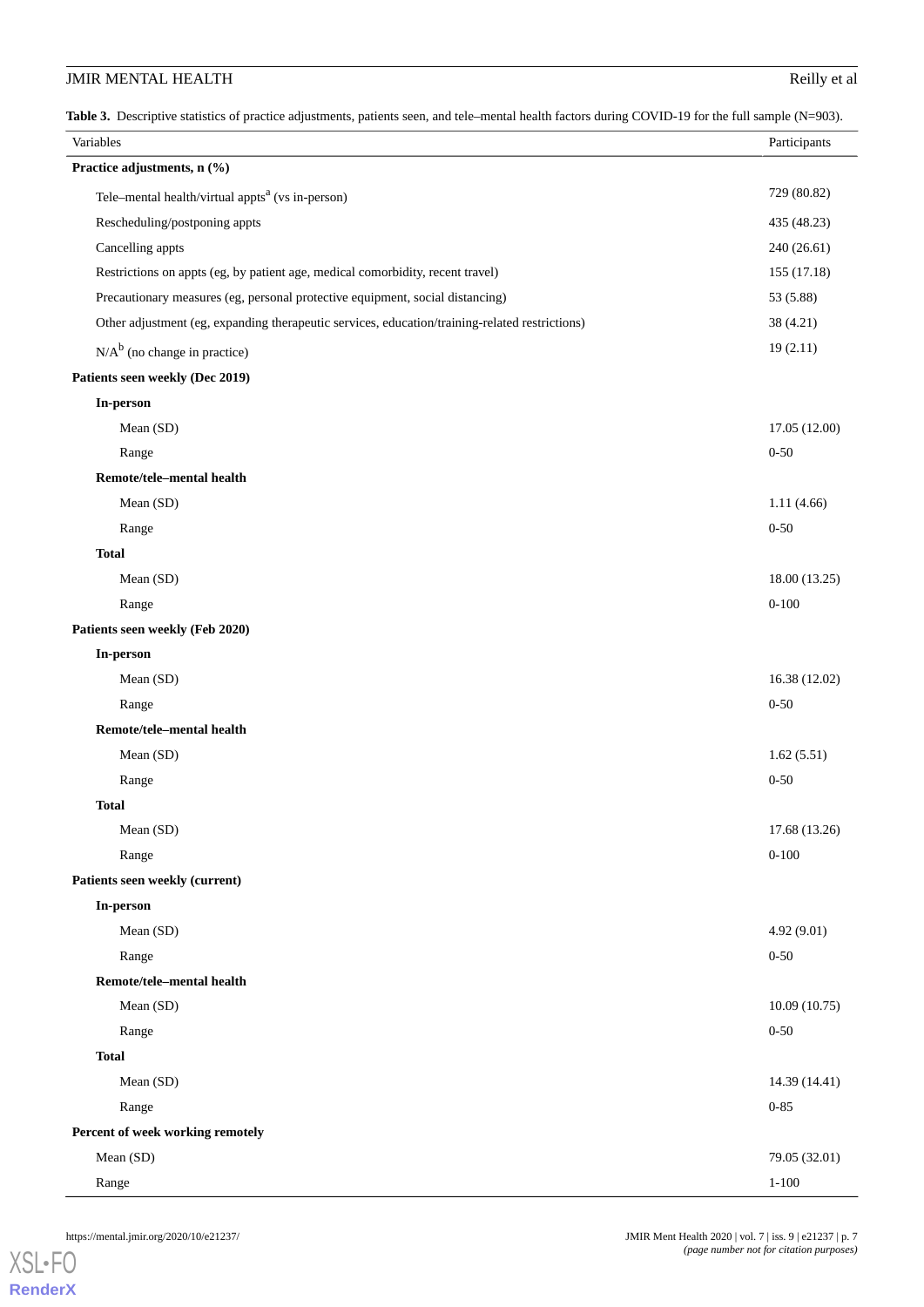| Variables                                                                 |             |
|---------------------------------------------------------------------------|-------------|
| <b>Tele-mental health</b>                                                 |             |
| Reported not implementing tele–mental health in Dec $2019^c$ , n (%)      | 625 (80.44) |
| Reported not implementing tele–mental health in late Feb $2020^d$ , n (%) | 580 (75.32) |
| Reported not implementing tele–mental health currently, n (%)             | 188 (22.07) |
| Reported easy access to $IT^e$ services, n $(\%)$                         | 657 (72.84) |
| Perceived adequacy of tele-mental health training <sup>f</sup>            |             |
| Mean $(SD)$                                                               | 3.46(1.32)  |
| Range                                                                     | $1-5$       |
| Difficulty with tele-mental health implementation <sup>g</sup>            |             |
| Mean $(SD)$                                                               | 3.07(1.20)  |
| Range                                                                     | $1-5$       |
| Likelihood of continuing to provide tele-mental health servicesh          |             |
| Mean $(SD)$                                                               | 3.57(1.36)  |
| Range                                                                     | $1-5$       |

<sup>a</sup>appt: appointment.

<sup>b</sup>N/A: not applicable.

<sup>c</sup>The valid percent is presented in the table; including missingness (14.0%), the raw value was 69.21%.

<sup>d</sup>The valid percent is presented in the table; including missingness (14.7%), the raw value was 64.23%.

<sup>e</sup>IT: information technology.

f Five-point Likert scale (1=*strongly disagree* to 5=*strongly agree*).

g Five-point Likert scale (1=*easy* or *not at all difficult* to 5=*very difficult*).

h Five-point Likert scale (1=*very unlikely* to 5=*very likely*).

# **Differences by Provider Level**

Trainees (55/155, 35.48%) were more likely to cancel appointments than LPs (161/668, 24.14%; n=822,  $\chi^2$ <sub>1</sub>=8.36, *P*=.004). Trainees saw fewer patients weekly than LPs in

February 2020 (trainee: EMM=10.22, LP: EMM=19.49;  $F_{1,805} = 3.92$ ,  $P = .048$ ,  $\eta_p^2 = 0.005$ ) and currently (trainee: EMM=13.38, LP: EMM=14.73; *F*<sub>1,797</sub>=6.41, *P*=.01, η<sub>p</sub><sup>2</sup>=0.008; [Table 4](#page-8-0)).

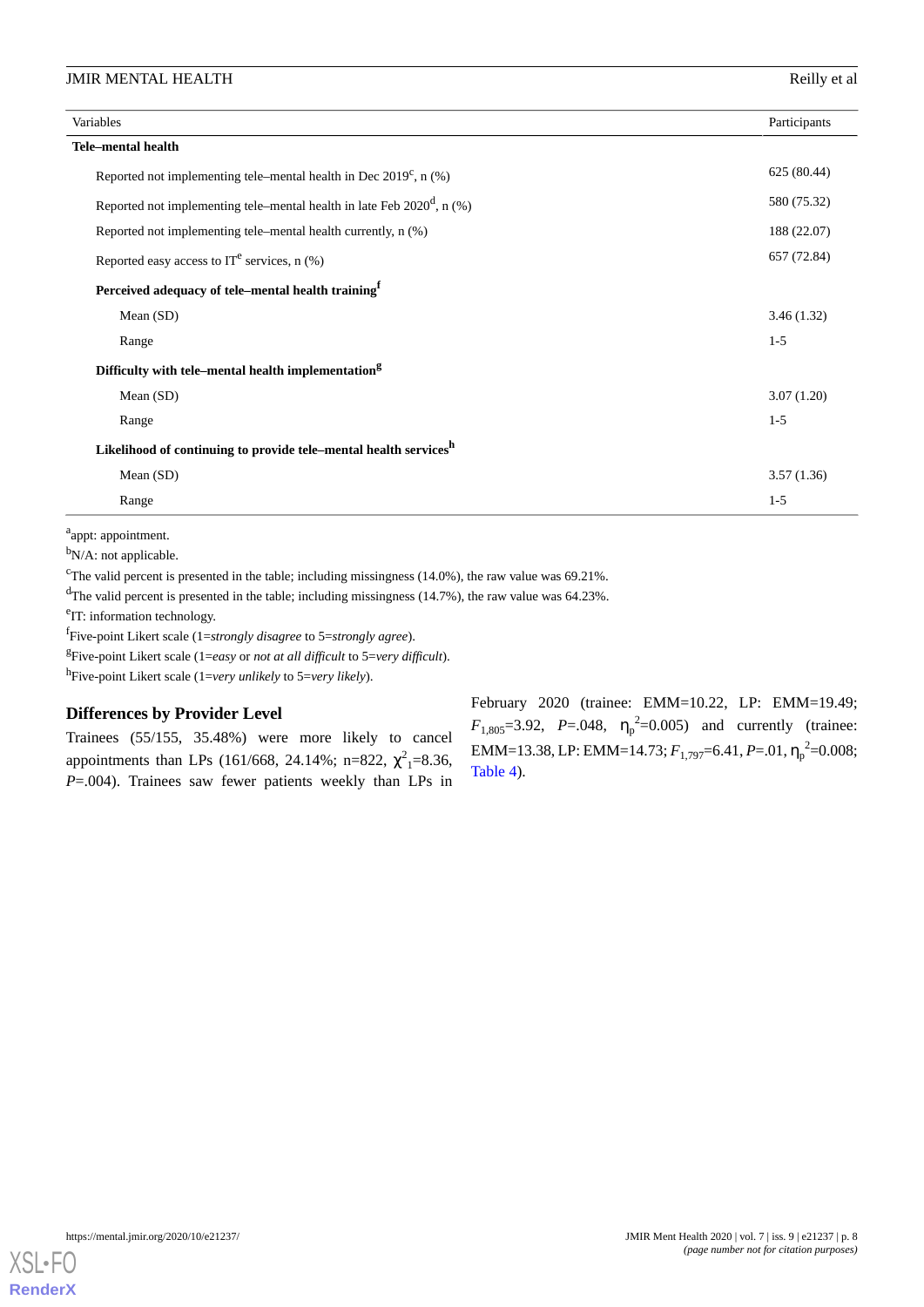<span id="page-8-0"></span>**Table 4.** Results of chi-squares for practice adjustments and analyses of covariance for patients seen and tele–mental health factors during COVID-19 by provider level.

|                                          | Variables                                                                                         | Trainee <sup><math>a</math></sup> (n=155) | Licensed practitioner (n=668) | $P$ value             |
|------------------------------------------|---------------------------------------------------------------------------------------------------|-------------------------------------------|-------------------------------|-----------------------|
| Practice adjustments, n (%)              |                                                                                                   |                                           |                               |                       |
|                                          | Tele–mental health/virtual appts <sup>b</sup> (vs in-person)                                      | 127 (81.94)                               | 546 (81.86)                   | .98 <sup>c</sup>      |
|                                          | Rescheduling/postponing appts                                                                     | 77 (49.68)                                | 320 (47.98)                   | .70 <sup>c</sup>      |
|                                          | Cancelling appts                                                                                  | 55 (35.48)                                | 161(24.14)                    | .004 <sup>c</sup>     |
|                                          | Restrictions on appts (eg, by patient age, medical comorbidity, recent travel)                    | 22(14.19)                                 | 118 (17.69)                   | .30 <sup>c</sup>      |
|                                          | Precautionary measures (eg, personal protective equipment, social distancing)                     | 8(5.16)                                   | 40(6.00)                      | .69 <sup>c</sup>      |
|                                          | Other adjustment (eg, expanding therapeutic services, education/training-related<br>restrictions) | 6(3.87)                                   | 29(4.35)                      | .79 <sup>c</sup>      |
|                                          | $N/Ad$ (no change in practice)                                                                    | 3(1.94)                                   | 11(1.65)                      | .80 <sup>c</sup>      |
|                                          | Patients seen weekly (Dec 2019), EMM <sup>e</sup> (SE)                                            |                                           |                               |                       |
|                                          | In-person                                                                                         | 11.36(0.99)                               | 18.49(0.45)                   | < .001                |
|                                          | Remote/tele-mental health                                                                         | 0.55(0.41)                                | 1.23(0.19)                    | .02                   |
|                                          | Total                                                                                             | 11.85(1.07)                               | 19.53 (0.49)                  | < 0.001               |
|                                          | Patients seen weekly (Feb 2020), EMM (SE)                                                         |                                           |                               |                       |
|                                          | In-person                                                                                         | 15.95(0.43)                               | 16.62(0.19)                   | .04                   |
|                                          | Remote/tele-mental health                                                                         | 1.49(0.31)                                | 1.47(0.14)                    | .62                   |
|                                          | Total                                                                                             | 17.23(0.43)                               | 17.87(0.19)                   | .048                  |
| Patients seen weekly (current), EMM (SE) |                                                                                                   |                                           |                               |                       |
|                                          | In-person                                                                                         | 3.98(0.75)                                | 5.00(0.33)                    | .09                   |
|                                          | Remote/tele-mental health                                                                         | 6.77(0.91)                                | 10.87(0.42)                   | < 0.001               |
|                                          | Total                                                                                             | 13.38(0.87)                               | 14.73 (0.39)                  | .01                   |
|                                          | Percent of week working remotely, EMM (SE)                                                        | 86.26 (2.87)                              | 77.84 (1.46)                  | .03                   |
|                                          | Tele-mental health                                                                                |                                           |                               |                       |
|                                          | Reported not implementing tele–mental health in Dec 2019, n (%)                                   | 129 (94.16)                               | 438 (76.04)                   | $< 0.01$ <sup>c</sup> |
|                                          | Reported not implementing tele–mental health in late Feb 2020, n (%)                              | 115 (84.56)                               | 411 (72.23)                   | .003 <sup>c</sup>     |
|                                          | Reported not implementing tele–mental health currently, n (%)                                     | 40 (27.03)                                | 115 (17.24)                   | $.02^{\circ}$         |
|                                          | Easy access to $IT^f$ services, n $(\%)$                                                          | 123 (79.35)                               | 475 (71.21)                   | .04 <sup>c</sup>      |
|                                          | Perceived adequacy of tele–mental health training, EMM (SE)                                       | 3.50(0.12)                                | 3.48(0.05)                    | .71                   |
|                                          | Difficulty with tele-mental health implementation, EMM (SE)                                       | 3.28(0.12)                                | 3.00(0.05)                    | .04                   |
|                                          | Likelihood of continuing to provide tele-mental health services, EMM (SE)                         | 3.47(0.12)                                | 3.63(0.05)                    | .34                   |

<sup>a</sup>Trainee includes graduate-level practicum students, predoctoral interns, and postdoctoral fellows.

<sup>b</sup>appt: appointment.

<sup>c</sup>Based on Bonferroni adjustment for chi-square tests.

 $dN/A$ : not applicable.

<sup>e</sup>EMM: estimated marginal mean.

fIT: information technology.

Trainees (86.26%) reported working remotely for a larger percentage of the week than LPs (77.84%; *F*1,626=5.00, *P*=.03, η<sub>p</sub><sup>2</sup>=0.008). In both December 2019 (n=713,  $\chi^2$ <sub>1</sub>=22.31, *P*<.001) and February 2020 (n=705,  $\chi^2$ <sub>1</sub>=8.81, *P*=.003), trainees (December: 129/155, 94.16%; February: 115/155, 84.56%)

https://mental.jmir.org/2020/10/e21237/ JMIR Ment Health 2020 | vol. 7 | iss. 9 | e21237 | p. 9

[XSL](http://www.w3.org/Style/XSL)•FO **[RenderX](http://www.renderx.com/)**

were more likely than LPs (December: 438/668, 76.04%; February: 411/668, 72.23%) to *not* use tele–mental health. Of those using tele–mental health, trainees (EMM=3.28) reported having more implementation difficulty than LPs (EMM=3.00;  $F_{1,641}$ =4.13, *P*=.04,  $\eta_{\rm p}^2$ =0.006).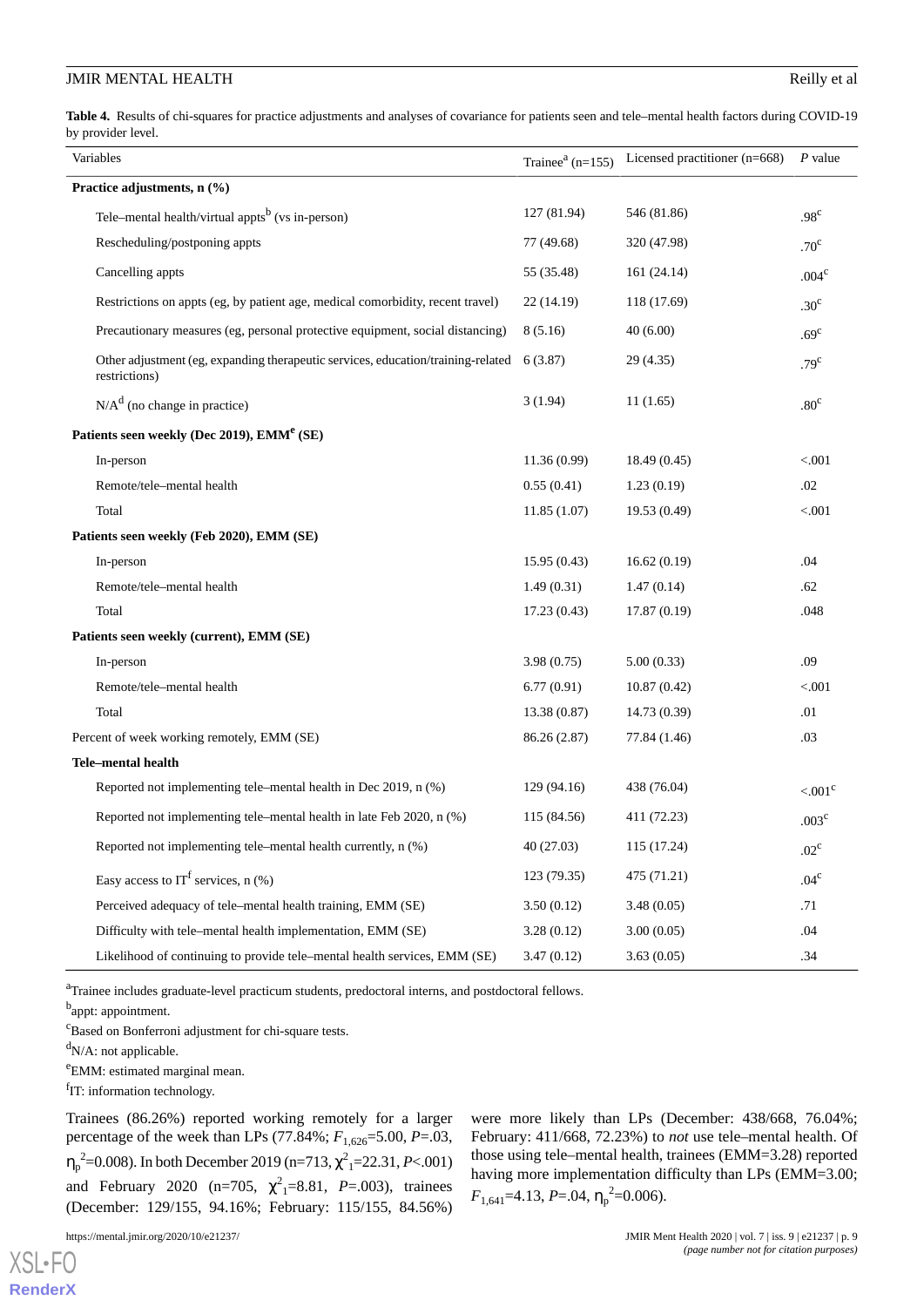# **Differences by Provider Type**

Psych/DL providers (321/367, 87.47%) were more likely and neuropsychologists (94/144, 65.73%) were less likely than expected to use tele–mental health or virtual instead of in-person appointments (n=663,  $\chi^2$ <sub>2</sub>=36.43, *P*<.001). SW/ML providers (44/153, 28.76%) were less likely and neuropsychologists (115/144, 80.42%) were more likely than expected to reschedule or postpone appointments (n=663,  $\chi^2$ <sub>2</sub>=85.37, *P*<.001). SW/ML providers (24/153, 15.69%) were less likely and neuropsychologists (62/144, 43.36%) were more likely than expected to cancel appointments (n=663,  $\chi^2$ <sub>2</sub>=36.28, *P*<.001; [Table 5](#page-10-0)).

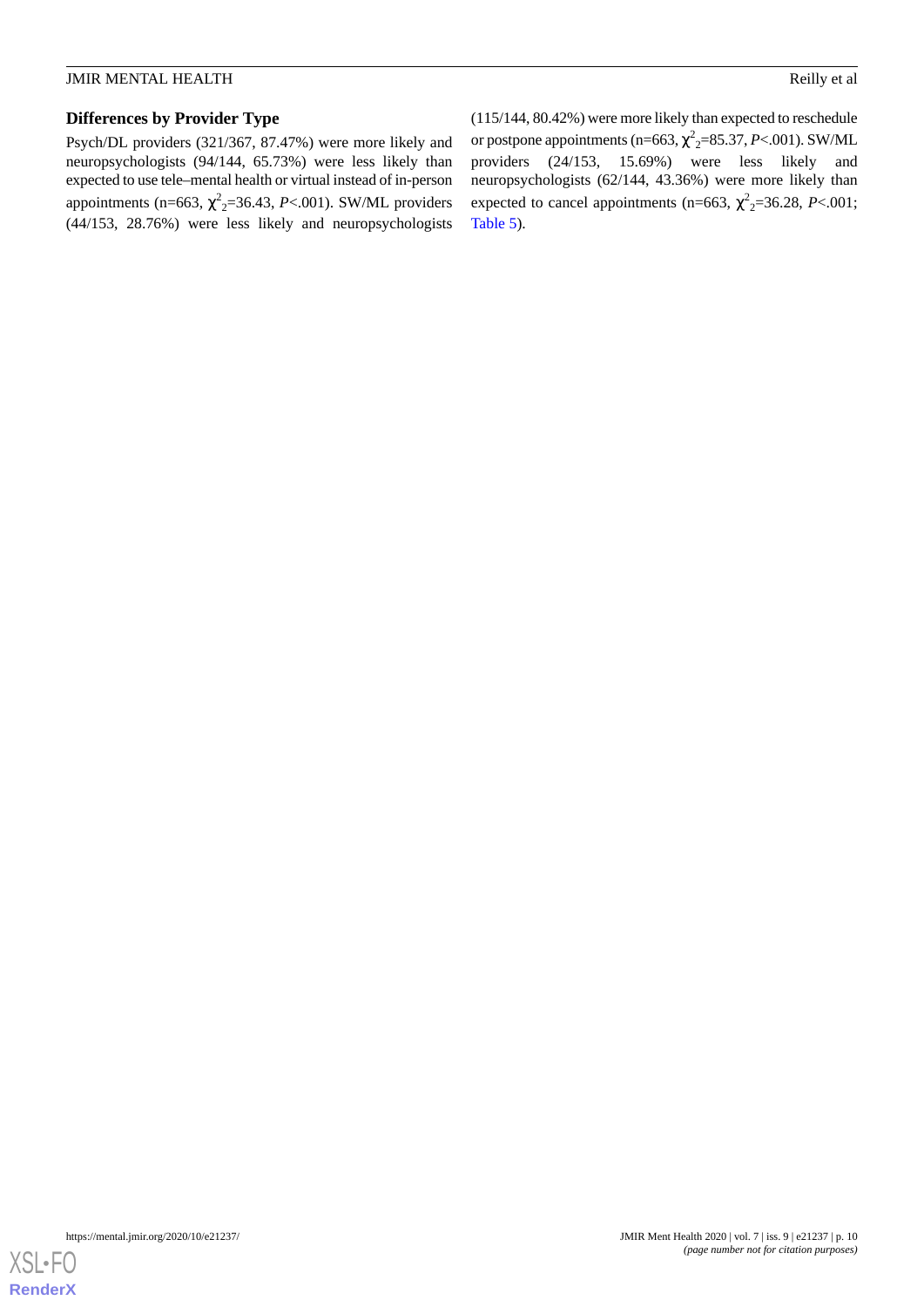<span id="page-10-0"></span>Table 5. Results of chi-squares for practice adjustments and analyses of covariance for patients seen and tele–mental health factors during COVID-19 by provider type.

| Variables                                 |                                                                                                                     | (1) Social workers/master's<br>providers $(n=153)$ | (2) Psychologists/doctoral<br>providers $(n=367)$ | $(3)$ Neuropsychologists $P$ value<br>$(n=144)$ |                         |  |
|-------------------------------------------|---------------------------------------------------------------------------------------------------------------------|----------------------------------------------------|---------------------------------------------------|-------------------------------------------------|-------------------------|--|
| Practice adjustments, n (%)               |                                                                                                                     |                                                    |                                                   |                                                 |                         |  |
|                                           | Tele-mental health/virtual appts <sup>a</sup> (vs in-per-<br>son)                                                   | 133 (86.93)                                        | 321 (87.47)                                       | 94 (65.73)                                      | < 0.01 <sup>b</sup>     |  |
|                                           | Rescheduling/postponing appts                                                                                       | 44 (28.76)                                         | 161 (43.90)                                       | 115 (80.42)                                     | < 0.01 <sup>b</sup>     |  |
|                                           | Cancelling appts                                                                                                    | 24 (15.69)                                         | 77 (20.98)                                        | 62(43.36)                                       | < 0.01 <sup>b</sup>     |  |
|                                           | Restrictions on appts (eg, by patient age,<br>medical comorbidity, recent travel)                                   | 21 (13.73)                                         | 55 (14.91)                                        | 37(25.87)                                       | .006 <sup>b</sup>       |  |
|                                           | Precautionary measures (eg, personal protec-<br>tive equipment, social distancing)                                  | 14(9.15)                                           | 18 (4.88)                                         | 5(3.42)                                         | .07 <sup>b</sup>        |  |
|                                           | Other adjustment (eg, expanding the rapeutic $6(3.92)$ )<br>services, education/training-related restric-<br>tions) |                                                    | 17(4.61)                                          | 7 (4.79)                                        | .91 <sup>b</sup>        |  |
|                                           | $N/Ac$ (no change in practice)                                                                                      | 2(1.31)                                            | 6(1.63)                                           | 3(2.05)                                         | .87 <sup>b</sup>        |  |
|                                           | Patients seen weekly (Dec 2019), EMM <sup>d</sup> (SE)                                                              |                                                    |                                                   |                                                 |                         |  |
|                                           | In-person                                                                                                           | 22.09(0.86)                                        | 19.64(0.56)                                       | 9.89(0.89)                                      | $< 0.01^{e,f}$          |  |
|                                           | Remote/tele-mental health                                                                                           | 1.25(0.30)                                         | 1.08(0.18)                                        | 0.46(0.30)                                      | .006 <sup>e</sup>       |  |
|                                           | Total                                                                                                               | 23.12 (0.90)                                       | 20.61 (0.58)                                      | 10.28(0.93)                                     | ${<}.001^{e,f}$         |  |
| Patients seen weekly (Feb 2020), EMM (SE) |                                                                                                                     |                                                    |                                                   |                                                 |                         |  |
|                                           | In-person                                                                                                           | 17.96(0.42)                                        | 17.70(0.27)                                       | 16.73(0.46)                                     | .03 <sup>f</sup>        |  |
|                                           | Remote/tele-mental health                                                                                           | 2.01(0.34)                                         | 1.53(0.21)                                        | 0.75(0.34)                                      | .03 <sup>e</sup>        |  |
|                                           | Total                                                                                                               | 19.97(0.44)                                        | 18.93 (0.28)                                      | 17.34(0.48)                                     | $< 0.01^{e,f}$          |  |
| Patients seen weekly (current), EMM (SE)  |                                                                                                                     |                                                    |                                                   |                                                 |                         |  |
|                                           | In-person                                                                                                           | 6.76(0.72)                                         | 4.69(0.45)                                        | 4.83(0.77)                                      | .04 <sup>g</sup>        |  |
|                                           | Remote/tele-mental health                                                                                           | 14.71 (0.84)                                       | 12.20(0.52)                                       | 3.45(0.85)                                      | $< 0.01^{\text{e,f,g}}$ |  |
|                                           | Total                                                                                                               | 18.66(0.83)                                        | 15.81(0.53)                                       | 12.07(0.91)                                     | ${<}001^{{\rm e,f,g}}$  |  |
|                                           | Percent of week working remotely, EMM (SE)                                                                          | 80.17 (3.06)                                       | 80.03 (1.89)                                      | 70.84 (3.22)                                    | .06                     |  |
|                                           | Tele-mental health                                                                                                  |                                                    |                                                   |                                                 |                         |  |
|                                           | Reported not implementing tele-mental<br>health in Dec 2019, $n$ (%)                                                | 102 (82.26)                                        | 231 (70.86)                                       | 108 (89.26)                                     | < 001 <sup>b</sup>      |  |
|                                           | Reported not implementing tele-mental<br>health in late Feb 2020, n (%)                                             | 91 (73.98)                                         | 214 (65.64)                                       | 103 (88.03)                                     | < 0.01 <sup>b</sup>     |  |
|                                           | Reported not implementing tele-mental<br>health currently, n (%)                                                    | 14(9.66)                                           | 42 (11.90)                                        | 57 (42.54)                                      | < 0.01 <sup>b</sup>     |  |
|                                           | Easy access to IT <sup>h</sup> services, $n$ (%)                                                                    | 102(66.67)                                         | 253 (68.94)                                       | 111 (77.62)                                     | .08 <sup>b</sup>        |  |
|                                           | Perceived adequacy of tele-mental health<br>training, EMM (SE)                                                      | 3.35(0.11)                                         | 3.59(0.07)                                        | 3.48(0.12)                                      | .23                     |  |
|                                           | Difficulty with tele-mental health implemen-<br>tation, EMM (SE)                                                    | 2.99(0.10)                                         | 2.97(0.07)                                        | 3.26(0.14)                                      | .14                     |  |
|                                           | Likelihood of continuing to provide<br>tele-mental health services, EMM (SE)                                        | 3.69(0.11)                                         | 3.70(0.07)                                        | 3.43(0.12)                                      | .16                     |  |

<sup>a</sup>appt: appointment.

b<sub>Based</sub> on Bonferroni adjustment for chi-square tests.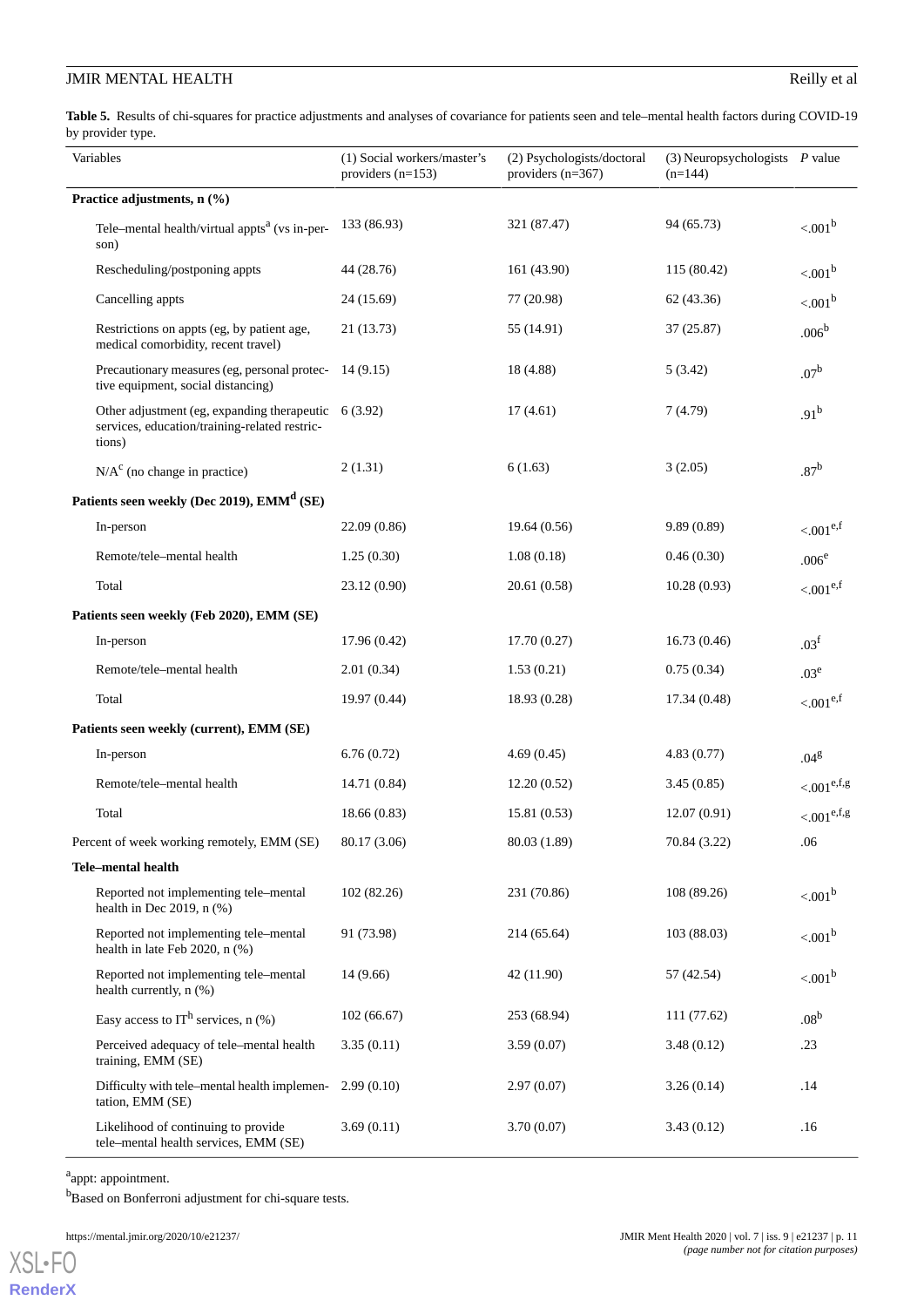### **JMIR MENTAL HEALTH** Research 2008 and 2008 and 2008 and 2008 and 2008 and 2008 and 2008 and 2008 and 2008 and 2008 and 2008 and 2008 and 2008 and 2008 and 2008 and 2008 and 2008 and 2008 and 2008 and 2008 and 2008 and 200

 $\rm ^{c}N/A$ : not applicable.

<sup>d</sup>EMM: estimated marginal mean.

<sup>e</sup>Significant difference between 2 and 3.

<sup>f</sup>Significant difference between 1 and 3.

<sup>g</sup>Significant difference between 1 and 2.

<sup>h</sup>IT: information technology.

In both February 2020 ( $F_{2,648}$ =11.20, *P*<.001,  $\eta_{p}$ <sup>2</sup>=0.033) and currently  $(F_{2,644}=31.15, P<.001, \eta_p^2=0.088)$ , neuropsychologists (February: EMM=17.34; current: EMM=12.07) saw fewer patients weekly than Psych/DL providers (February: EMM=18.93; current: EMM=15.81), who saw fewer than SW/ML providers (February: EMM=19.97; current: EMM=18.66). In December 2019 (n=571, χ 2 <sup>2</sup>=19.26, *P*<.001) and February 2020 (n=566,  $\chi^2$ <sub>2</sub>=21.73, *P*<.001), Psych/DL providers (December: 231/367, 70.86%; February: 214/367, 65.64%) were less likely and neuropsychologists (December: 108/144, 89.26%; February: 103/144, 88.03%) were more likely than expected to *not* use tele–mental health. Currently, SW/ML providers (14/153, 9.66%) and Psych/DL providers (42/367, 11.90%) were less likely and neuropsychologists (57/144, 42.54%) were more likely than expected to *not* use tele–mental health (n=632,  $\chi^2$ <sub>2</sub>=70.77, *P*<.001).

# **Differences by Setting**

Providers in AMCs (112/172, 65.12%) were more likely and those in private practice (76/196, 38.78%) were less likely than expected to reschedule or postpone appointments (n=528,  $\chi^2$ <sub>3</sub>=28.05, *P*<.001). AMC providers (61/172, 35.47%) were more likely and CMH providers (9/70, 12.86%) were less likely than expected to cancel appointments (n=528,  $\chi^2$ <sub>3</sub>=16.40, *P*=.001; [Table 6\)](#page-12-0).

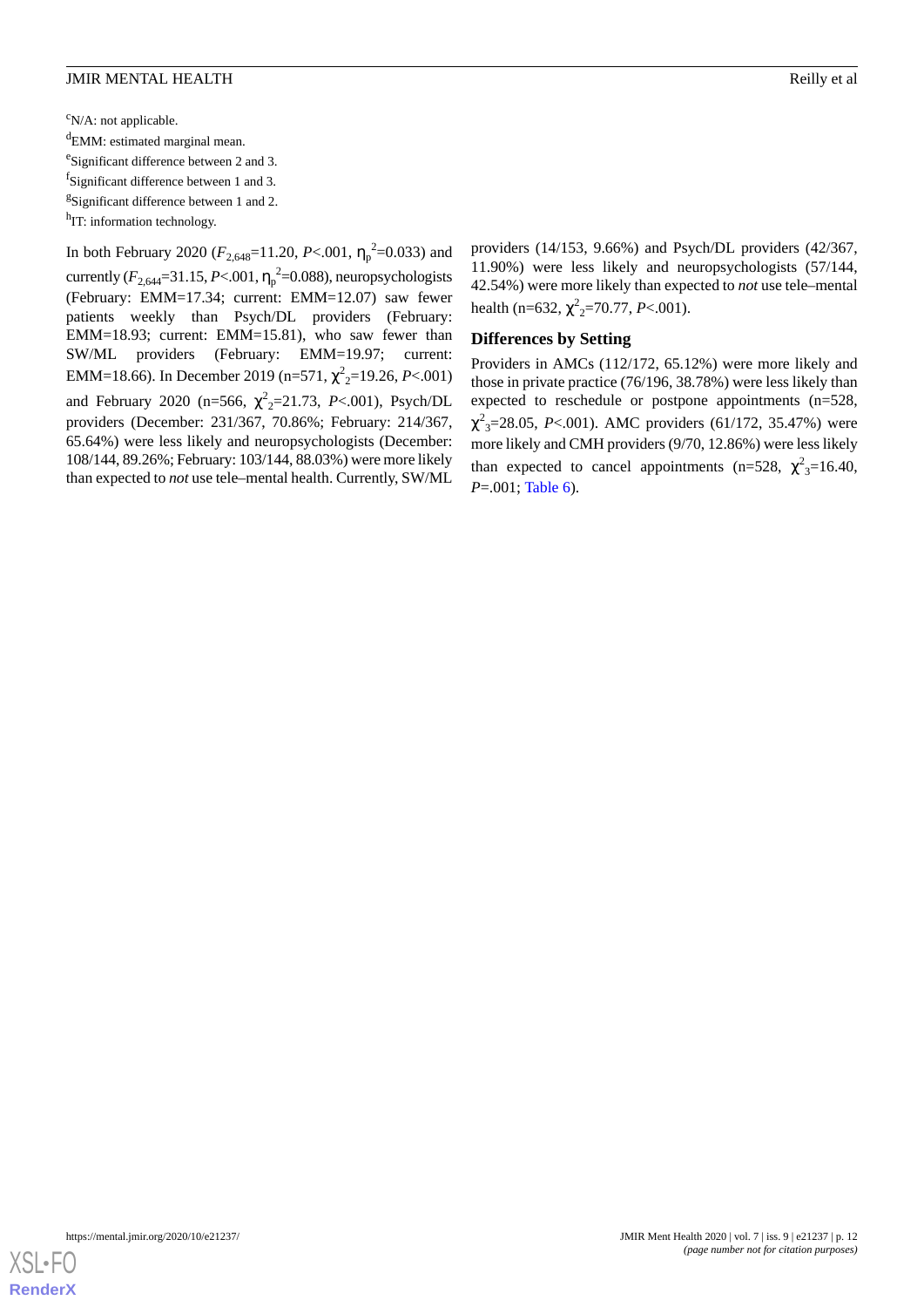<span id="page-12-0"></span>Table 6. Results of chi-squares for practice adjustments and analyses of covariance for patients seen and tele–mental health factors during COVID-19 by setting.

| Variables                                                                                                   | $(1)$ AMC <sup>a</sup><br>$(n=172)$ | $(2)$ CMH <sup>b</sup><br>$(n=70)$ | (3) PP <sup>c</sup><br>$(n=196)$ | $(4)$ VA $d$<br>$(n=90)$ | $P$ value             |
|-------------------------------------------------------------------------------------------------------------|-------------------------------------|------------------------------------|----------------------------------|--------------------------|-----------------------|
| Practice adjustments, n (%)                                                                                 |                                     |                                    |                                  |                          |                       |
| Tele–mental health/virtual appts <sup>e</sup> (vs in-person)                                                | 152 (88.37)                         | 63 (90.00)                         | 169 (86.22)                      | 78 (86.67)               | .83 <sup>f</sup>      |
| Rescheduling/postponing appts                                                                               | 112(65.12)                          | 29 (41.43)                         | 76 (38.78)                       | 48 (53.33)               | $< 001f$              |
| Cancelling appts                                                                                            | 61(35.47)                           | 9(12.86)                           | 44 (22.45)                       | 20 (22.22)               | .001 <sup>f</sup>     |
| Restrictions on appts (eg, by patient age, medical comorbidity, recent<br>travel)                           | 35(20.35)                           | 14(20.00)                          | 25 (12.76)                       | 11 (12.22)               | .13 <sup>f</sup>      |
| Precautionary measures (eg, personal protective equipment, social dis-<br>(tancing)                         | 4(2.33)                             | 4(5.71)                            | 9(4.59)                          | 3(3.33)                  | .55 <sup>f</sup>      |
| Other adjustment (eg, expanding therapeutic services, education/training- 6 (3.49)<br>related restrictions) |                                     | 1(1.43)                            | 8(4.08)                          | 6(6.67)                  | .39 <sup>f</sup>      |
| $N/Ag$ (no change in practice)                                                                              | 1(0.58)                             | 1(1.43)                            | 1(0.51)                          | 1(1.11)                  | .85 <sup>f</sup>      |
| Patients seen weekly (Dec 2019), EMM <sup>h</sup> (SE)                                                      |                                     |                                    |                                  |                          |                       |
| In-person                                                                                                   | 15.52(0.88)                         | 23.71 (1.36)                       | 17.33(0.83)                      | 15.99(1.21)              | $< 0.01^{i,j,k}$      |
| Remote/tele-mental health                                                                                   | 1.14(0.37)                          | 2.06(0.60)                         | 0.68(0.34)                       | 1.69(0.51)               | .02                   |
| Total                                                                                                       | 16.41(0.98)                         | 25.35(1.53)                        | 17.96(0.93)                      | 17.47 (1.36)             | $< 001^{i,j,k}$       |
| Patients seen weekly (Feb 2020), EMM (SE)                                                                   |                                     |                                    |                                  |                          |                       |
| In-person                                                                                                   | 16.13(0.38)                         | 16.71(0.60)                        | 17.53(0.36)                      | 16.70(0.52)              | .45                   |
| Remote/tele-mental health                                                                                   | 1.42(0.29)                          | 1.86(0.47)                         | 1.46(0.27)                       | 1.60(0.40)               | .31                   |
| Total                                                                                                       | 17.21(0.42)                         | 19.00(0.67)                        | 18.77 (0.40)                     | 17.86(0.58)              | .16                   |
| Patients seen weekly (current), EMM (SE)                                                                    |                                     |                                    |                                  |                          |                       |
| In-person                                                                                                   | 4.09(0.61)                          | 3.23(0.99)                         | 4.92(0.57)                       | 3.90(0.85)               | .77                   |
| Remote/tele-mental health                                                                                   | 8.31 (0.84)                         | 16.10(1.36)                        | 13.25(0.78)                      | 10.28(1.16)              | $< 0.001^{i,1}$       |
| Total                                                                                                       | 13.03(0.76)                         | 15.42(1.20)                        | 17.79(0.71)                      | 14.19(1.05)              | $< 0.01^{i,1}$        |
| Percent of week working remotely, EMM (SE)                                                                  | 84.33 (2.56)                        | 75.07 (4.20)                       | 81.60 (2.41)                     | 82.05 (4.33)             | .35                   |
| <b>Tele-mental health</b>                                                                                   |                                     |                                    |                                  |                          |                       |
| Reported not implementing tele–mental health in Dec 2019, n (%)                                             | 130 (87.84)                         | 42 (75.00)                         | 125 (70.22)                      | 51 (65.38)               | $< 0.01^{\rm f}$      |
| Reported not implementing tele-mental health in late Feb 2020, n (%)                                        | 123 (84.25)                         | 43 (72.88)                         | 115 (66.09)                      | 41 (53.95)               | $< 0.01$ <sup>f</sup> |
| Reported not implementing tele–mental health currently, n (%)                                               | 36 (21.95)                          | 7(10.14)                           | 21 (10.94)                       | 10(11.63)                | .01 <sup>f</sup>      |
| Easy access to $IT^m$ services, n $(\%)$                                                                    | 160 (93.02)                         | 52 (74.29)                         | 58 (29.59)                       | 73 (81.11)               | $< 001$ <sup>f</sup>  |
| Perceived adequacy of tele–mental health training, EMM (SE)                                                 | 3.59(0.10)                          | 3.40(0.16)                         | 3.70(0.10)                       | 3.90(0.13)               | .11                   |
| Difficulty with tele-mental health implementation, EMM (SE)                                                 | 3.21(0.10)                          | 3.26(0.15)                         | 2.60(0.09)                       | 3.25(0.13)               | $< 0.001^{j,l,n}$     |
| Likelihood of continuing to provide tele-mental health services, EMM<br>(SE)                                | 3.55(0.10)                          | 3.66(0.16)                         | 3.56(0.10)                       | 3.89(0.14)               | .33                   |

<sup>a</sup>AMC: academic medical center.

<sup>b</sup>CMH: community mental health.

<sup>c</sup>PP: private practice.

<sup>d</sup>VA: Veterans Affairs.

e<sup>e</sup>appt: appointment.

<sup>f</sup>Based on Bonferroni adjustment for chi-square tests.

 $gN/A$ : not applicable.

h<sub>EMM:</sub> estimated marginal mean.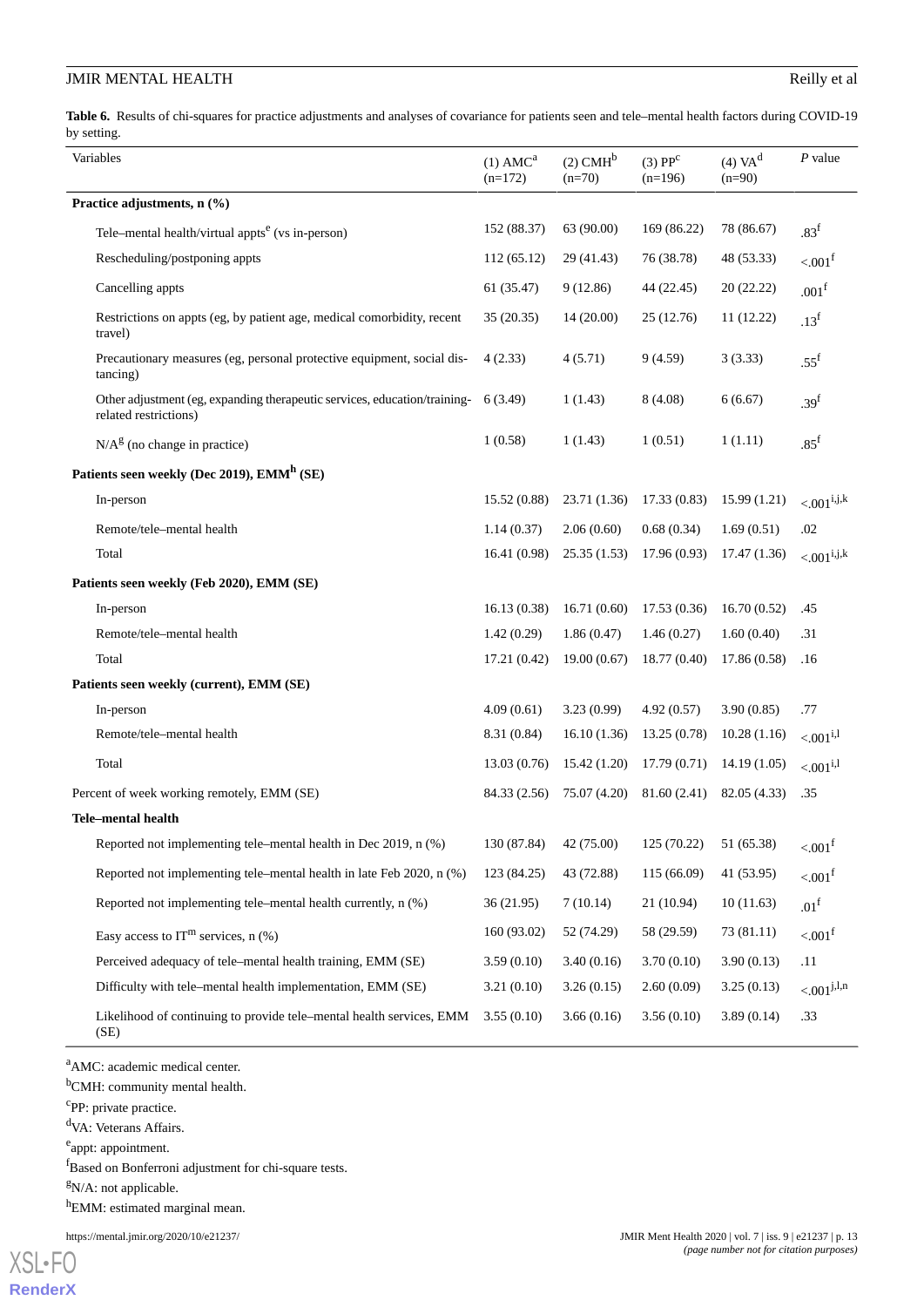<sup>i</sup>Significant difference between 1 and 2. <sup>j</sup>Significant difference between 2 and 3. <sup>k</sup>Significant difference between 2 and 4. <sup>1</sup>Significant difference between 1 and 3.  $<sup>m</sup>IT:$  information technology.</sup> <sup>n</sup>Significant difference between 3 and 4.

AMC providers (EMM=13.03) were currently seeing fewer patients weekly than providers in CMH settings (EMM=15.42) and private practice (EMM=17.79;  $F_{3,511} = 8.63$ , *P*<.001,  $\eta_p^2$ =0.048). In December 2019, AMC providers (130/172, 87.84%) were more likely than expected to *not* use tele–mental health (n=460,  $\chi^2$ <sub>3</sub>=19.26, *P*<.001). In February 2020, AMC providers (123/172, 84.25%) were more likely and VA providers (41/90, 53.95%) were less likely than expected to *not* use tele–mental health (n=455,  $\chi^2$ <sub>3</sub>=25.18, *P*<.001). Providers in AMCs (160/172, 93.02%) and VAs (73/90, 81.11%) were more likely and those in private practice (58/196, 29.59%) were less likely than expected to have easy access to IT staff and services  $(n=528, \chi^2_{3}=180.22, P<.001)$ . Of providers using tele–mental health, those in private practice (EMM=2.60) reported less implementation difficulty than providers in all other settings (AMC: EMM=3.21, CMH: EMM=3.26, VA: EMM=3.25;  $F_{3,438}$ =9.93, *P*<.001,  $\eta_p^2$ =0.064).

# *Discussion*

# **Transition to Tele–mental Health and Group Differences**

This study highlights how US mental health providers have changed their practices within the rapidly evolving context of COVID-19, during which there have been increased mental health needs [[7\]](#page-15-6) as well as large-scale technological availability enabling tele-adaptation of services [[35\]](#page-16-19). The authors hypothesized that mental health providers overall would increase the number of services provided via tele–mental health and that certain providers would be better able to adapt to tele–mental health services than others. Exploratory results were provided to describe how this transition has differed across specific mental health service lines. These findings may inform future mental health practices and policies as the outbreak continues to evolve worldwide.

Overall, the context of COVID-19 has led to widespread change in the mental health field, with all but 2.11% (19/903) of providers in this study making practice adjustments. Unsurprisingly, the most prominent change involved a transition from in-person to remote or virtual appointments. Consistent with prior research [\[24](#page-16-8),[25\]](#page-16-9), this study found that tele–mental health was a relatively underused resource prior to this pandemic, even through late February 2020. In line with the hypotheses, results indicated a rapid transition to tele–mental health services during the pandemic, with uptake of tele–mental health by approximately 80% of respondents by late March or early April 2020. The expediency and scope of this transition rate was striking compared to that of tele–mental health initiatives during previous US emergency situations, such as

the September 11, 2001, terrorist attacks [[36\]](#page-16-20) and Hurricane Katrina in 2005 [\[37](#page-16-21)]. This may have resulted from the unique context of stay-at-home policies and the easing of logistical barriers during the pandemic, such as increased tele–mental health reimbursement [\[34](#page-16-18)]. In addition, approximately 55% of providers in this study perceived having adequate tele–mental health training, which was substantially higher than in previous reports (ie, 21%-28%) [[27,](#page-16-11)[38](#page-17-0)]. This may reflect an overall movement toward increased tele–mental health training over time or more recent training specifically in response to COVID-19.

In this study, providers'transition to tele–mental health appeared to be more than a stopgap measure limited to the pandemic context. The majority endorsed a desire to continue implementing tele–mental health services in the future, despite more than one-quarter reporting lack of easy access to IT services and nearly half endorsing implementation difficulty. Importantly, respondents overall saw fewer patients weekly in late March or early April 2020 than prior to the pandemic. This suggests that COVID-19–related disruptions have reduced treatment capacity (at least at the beginning of the pandemic) while mental health needs have surged [[6\]](#page-15-5).

Consistent with the second hypothesis, transition to tele–mental health services differed by provider type. Specifically, SW/ML providers transitioned to tele–mental health services at a higher rate than both Psych/DL providers and neuropsychologists. This may be explained by varying scopes of practice. Psychologists, and particularly neuropsychologists, are more likely than SW/ML providers to conduct testing and evaluation services, which have been associated with lower tele–mental health uptake [\[25](#page-16-9)]. Interestingly, in this study, this differential uptake did not seem to be associated with group differences in IT service access, perceived adequacy of tele–mental health training, or ease of implementation (for those using tele–mental health). Moreover, despite differential uptake, all provider types were equally likely to want to implement tele–mental health in the future. A speculative explanation for these findings may be providers' anticipation of future development of assessments that are more compatible with tele-based platforms.

Exploratory analyses helped to further characterize how COVID-19 may be differentially affecting mental health providers'practices. Prior to the COVID-19 pandemic, trainees were less likely than LPs to implement tele–mental health, but by late March or early April 2020, there were no differences in tele–mental health uptake. This differential speed of transition may be due to implementation of new policies (eg, perhaps LPs were prioritized in executing new technological advances). There were few differences in specific practice adjustments between trainees and LPs, which is logical given that trainees work under the supervision and license of LPs. A difference that did emerge, however, was that trainees appeared to be

 $XS$  • FC **[RenderX](http://www.renderx.com/)**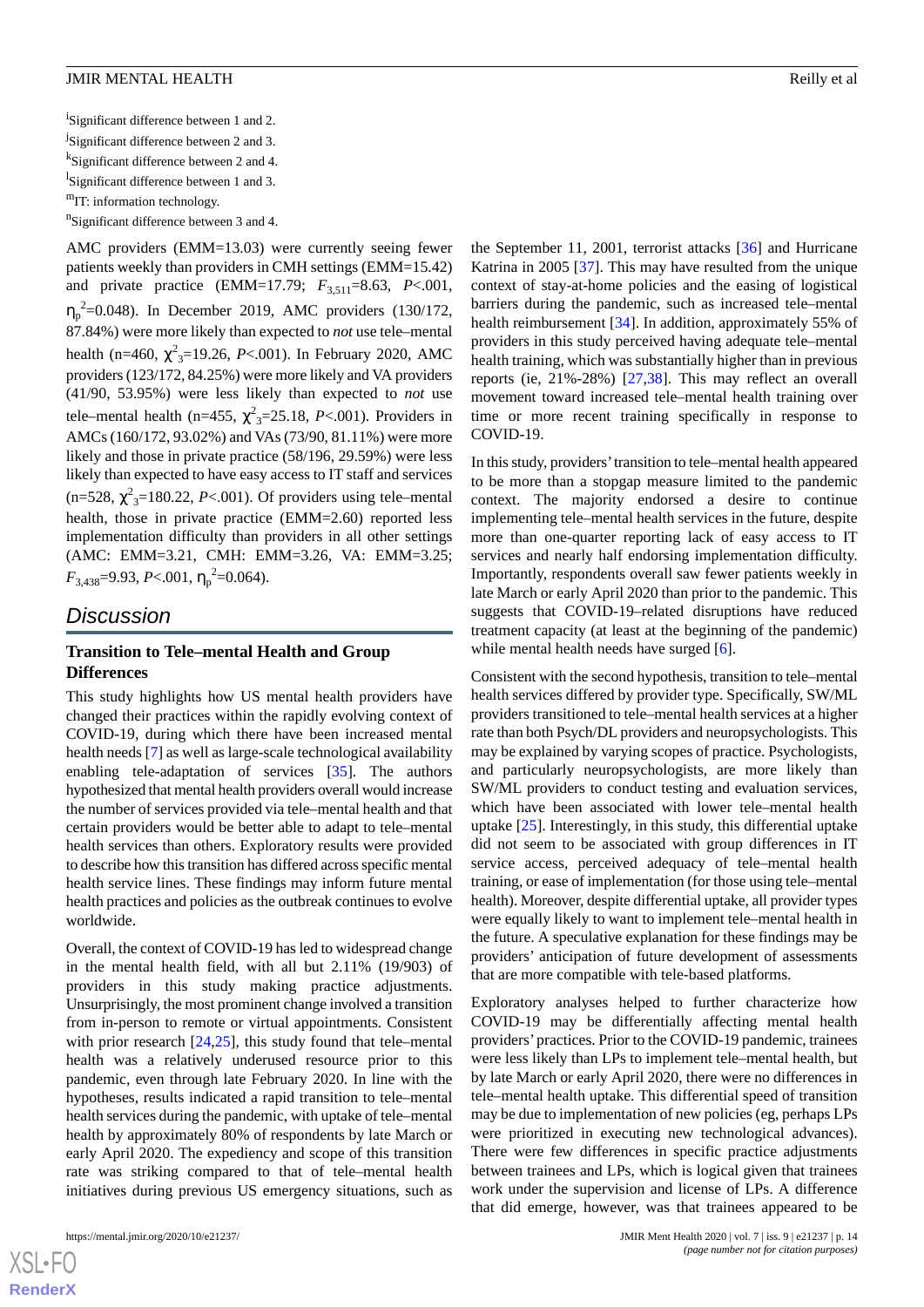"protected" during COVID-19, such that they tended to work remotely more and saw fewer patients, above and beyond baseline differences.

With regard to practice setting, providers in AMCs were more likely than expected to cancel or postpone appointments and to see fewer patients compared to providers in private practice or CMH settings. One possible explanation for this is that mental health providers in AMCs are often part of a larger system with many types of providers, so the temporary decrease in billable services may be more financially tolerable than in private practice or CMH settings. This could have decreased the incentive for AMC providers to transition to tele–mental health services instead of using temporary measures until the pandemic resolved. Notably, however, by late March or early April 2020, AMC providers were facilitating tele–mental health services at the same rate as other providers. VA providers appeared to be relatively early adopters of tele–mental health, with higher than expected tele–mental health implementation in late February 2020; this may relate to the VA's historical focus on telepsychology [[25\]](#page-16-9). Despite lower rates of easy access to IT services, private practice providers had less implementation difficulty than those in all other settings explored in this study. It is possible that the relatively high autonomy and relatively low institutional oversight in private practice allowed for easier adoption of tele–mental health.

Consistent with previous recommendations [\[18](#page-16-3)-[20](#page-16-5)], nearly 70% of practitioners in this study endorsed providing additional therapeutic services specifically to treat patients' COVID-19–related concerns; these services most commonly included individual therapy, resource distribution (eg, pamphlets), crisis care, and nonclinical support groups (eg, social media). Of note, only a small subset of practitioners endorsed offering additional mental health services specifically to medical providers. This is concerning given the importance of addressing the psychological impact among at-risk groups such as frontline health care workers [\[19](#page-16-4)]. One possibility is that medical providers may not have sought mental health treatment yet, given the recency of the pandemic relative to survey dissemination and data collection. It is probable that the need for mental health services, particularly by health care workers, will increase over time as the physical symptoms of COVID-19 eventually remit and the psychological distress likely remains [\[15](#page-16-1)[,16](#page-16-22)].

#### **Implications**

Encouragingly, study results indicated that mental health practitioners demonstrated the ability to transition to tele–mental health services rapidly and at relatively high rates. Lower uptake by practitioners who are more likely to provide testing and evaluation services may be mitigated by working with companies to consider tele–mental health services when developing new cognitive or psychological tests and psychometric norms. This likely presented a barrier particularly for neuropsychologists, given that over 40% were not using tele–mental health by late March or early April 2020. Another key barrier to tele–mental health implementation described in previous literature has been a lack of training or education [[23](#page-16-7)[,32](#page-16-16),[33\]](#page-16-17). Although a higher percentage of respondents

 $XS$ -FO **[RenderX](http://www.renderx.com/)** endorsed receiving adequate tele–mental health training relative to prior studies [[27](#page-16-11)[,38](#page-17-0)], almost half did not feel this way. This indicates an area for improvement in graduate programs and training experiences preparing individuals for mental health fields.

Given the low percentage of mental health providers offering additional therapeutic services specifically to medical providers, it will be important to make a concerted effort to identify and develop targeted mental health treatments for individuals and groups at increased risk of psychological distress related to COVID-19. This may include frontline health care workers, individuals who became unemployed, those with personal experiences with the virus, and those in geographic hot spots.

More generally, consistent with prior work [[27\]](#page-16-11), results from this study indicate widespread interest in continuing tele–mental health services following the COVID-19 pandemic. This could allow for increased accessibility for individuals with historically lower access to medical or mental health services (eg, due to lack of transportation, funds, or health literacy), such as those in rural locations or with low socioeconomic status. Interdisciplinary work among providers, institutions, test development companies, legislators, and insurance companies will be necessary in this endeavor.

#### **Limitations and Future Directions**

Despite the valuable information previously noted, this study has limitations that warrant disclosure. The sample consisted predominantly of individuals identifying as White, heterosexual, married, and/or cisgender women. Almost half were from the southern region of the United States, and many were doctoral-level providers. Although the sample reflected demographic characteristics of other large-scale surveys of neuropsychologists [[39\]](#page-17-1) and psychologists [\[40](#page-17-2)], there are limits to generalizability given that this study's sample represents a small proportion of the approximately 1.6 million US mental health professionals (ie, psychologists, counselors, social workers, and psychiatrists) as of May 2019 [[41\]](#page-17-3).

Other limitations included the timing of this study, which occurred relatively early in the pandemic, and the fact that analyses did not account for differential implementation of stay-at-home orders across states. However, data were collected within a relatively short time frame (ie, 12 days from survey distribution to closure of data collection), and neither completion date nor region was consistently correlated with study variables. The survey asked respondents to compare their current workload to that of December 2019, when providers may have seen fewer patients because of the holiday season. However, this would have underestimated differences between patient volumes pre–COVID-19 and during the pandemic. Future research should track COVID-19–related practice adjustments over time, as well as providers' perceptions of their effectiveness in hindsight.

Finally, this study focused on mental health providers'practical responses to COVID-19. It will also be important to characterize their emotional responses, given that mental health providers tend to generally have relatively high levels of job-related stress, which can impact their desire and ability to continue providing therapeutic services [\[42](#page-17-4)]. Recognizing that providers do not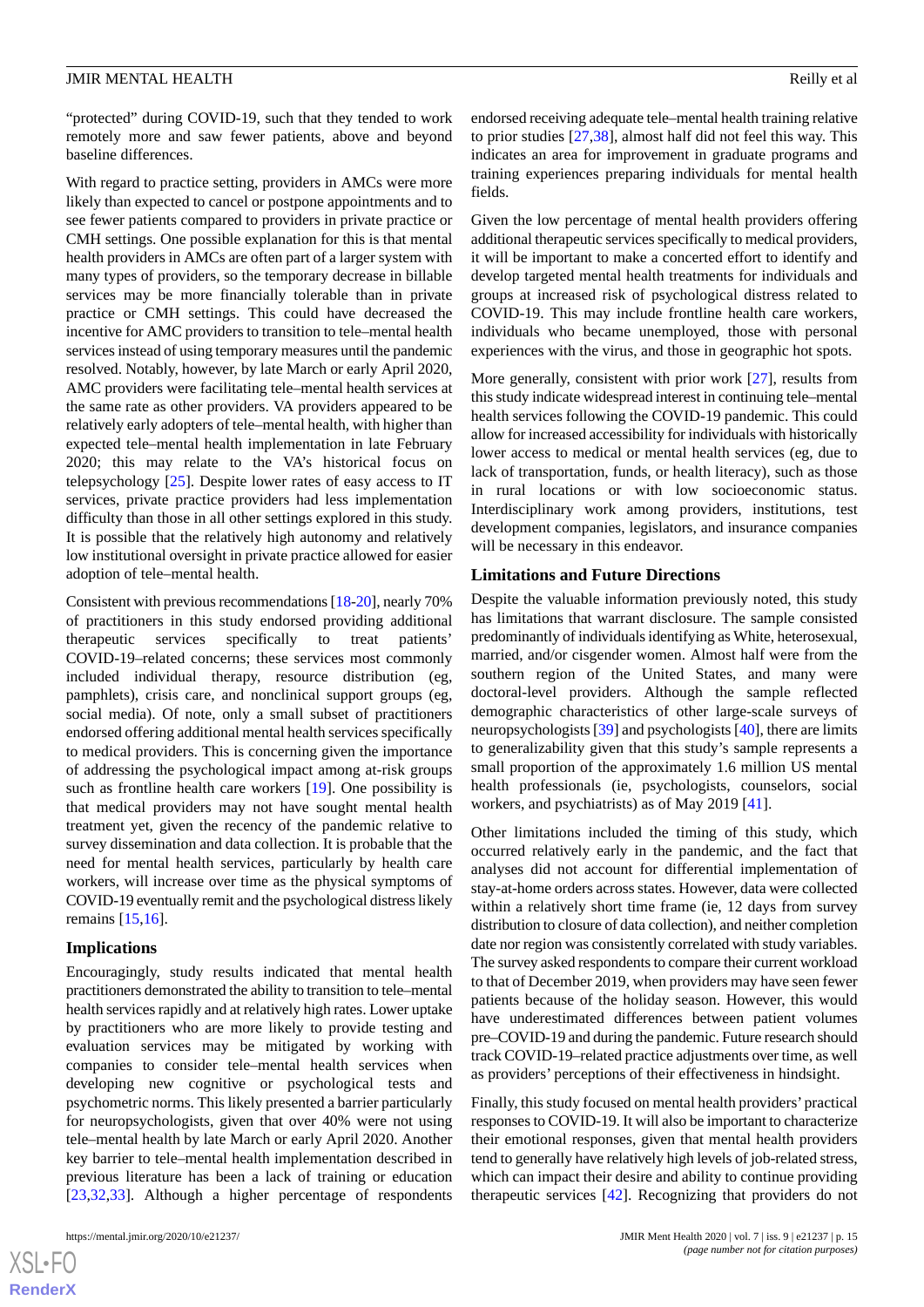exist in a vacuum, contextualizing this within how institutions responded to the pandemic would enable a more comprehensive characterization of mental health providers' response during COVID-19.

Overall, in the context of the current pandemic, mental health providers were able to rapidly adjust their practice,

# **Acknowledgments**

JJM receives support by the National Institute of General Medical Sciences of the National Institutes of Health under Award Number U54GM104942.

# **Authors' Contributions**

JM contributed as senior author.

### **Conflicts of Interest**

<span id="page-15-13"></span>None declared.

# **Multimedia Appendix 1**

<span id="page-15-0"></span>Survey questions. [[DOCX File , 127 KB-Multimedia Appendix 1\]](https://jmir.org/api/download?alt_name=mental_v7i9e21237_app1.docx&filename=3ba68460c0f9ad1da9e0a92818769d5e.docx)

### <span id="page-15-1"></span>**References**

- <span id="page-15-2"></span>1. Q&A on coronaviruses (COVID-19). World Health Organization. 2020 Apr 17. URL: [https://www.who.int/emergencies/](https://www.who.int/emergencies/diseases/novel-coronavirus-2019/question-and-answers-hub/q-a-detail/q-a-coronaviruses) [diseases/novel-coronavirus-2019/question-and-answers-hub/q-a-detail/q-a-coronaviruses](https://www.who.int/emergencies/diseases/novel-coronavirus-2019/question-and-answers-hub/q-a-detail/q-a-coronaviruses) [accessed 2020-04-17]
- <span id="page-15-3"></span>2. Our data: U.S. historical data. The COVID Tracking Project. 2020. URL:<https://covidtracking.com/data/national> [accessed 2020-09-23]
- <span id="page-15-4"></span>3. WHO Timeline - COVID-19. World Health Organization. 2020 Apr 27. URL: [https://www.who.int/news-room/detail/](https://www.who.int/news-room/detail/27-04-2020-who-timeline---covid-19) [27-04-2020-who-timeline---covid-19](https://www.who.int/news-room/detail/27-04-2020-who-timeline---covid-19) [accessed 2020-04-27]
- <span id="page-15-5"></span>4. Li W, Yang Y, Liu Z, Zhao Y, Zhang Q, Zhang L, et al. Progression of mental health services during the COVID-19 outbreak in China. Int J Biol Sci 2020;16(10):1732-1738 [[FREE Full text](http://www.ijbs.com/v16p1732.htm)] [doi: [10.7150/ijbs.45120](http://dx.doi.org/10.7150/ijbs.45120)] [Medline: [32226291](http://www.ncbi.nlm.nih.gov/entrez/query.fcgi?cmd=Retrieve&db=PubMed&list_uids=32226291&dopt=Abstract)]
- <span id="page-15-6"></span>5. Xiang Y, Yang Y, Li W, Zhang L, Zhang Q, Cheung T, et al. Timely mental health care for the 2019 novel coronavirus outbreak is urgently needed. Lancet Psychiatry 2020 Mar;7(3):228-229. [doi: [10.1016/s2215-0366\(20\)30046-8](http://dx.doi.org/10.1016/s2215-0366(20)30046-8)]
- 6. Wang C, Pan R, Wan X, Tan Y, Xu L, Ho CS, et al. Immediate psychological responses and associated factors during the initial stage of the 2019 coronavirus disease (COVID-19) epidemic among the general population in China. Int J Environ Res Public Health 2020 Mar 06;17(5) [\[FREE Full text\]](https://www.mdpi.com/resolver?pii=ijerph17051729) [doi: [10.3390/ijerph17051729](http://dx.doi.org/10.3390/ijerph17051729)] [Medline: [32155789](http://www.ncbi.nlm.nih.gov/entrez/query.fcgi?cmd=Retrieve&db=PubMed&list_uids=32155789&dopt=Abstract)]
- <span id="page-15-8"></span><span id="page-15-7"></span>7. New poll: COVID-19 impacting mental well-being: Americans feeling anxious, especially for loved ones; older adults are less anxious. American Psychiatric Association. 2020 Mar 25. URL: [https://www.psychiatry.org/newsroom/news-releases/](https://www.psychiatry.org/newsroom/news-releases/new-poll-covid-19-impacting-mental-well-being-americans-feeling-anxious-especially-for-loved-ones-older-adults-are-less-anxious) [new-poll-covid-19-impacting-mental-well-being-americans-feeling-anxious-especially-for-loved-ones-older-adults-are-less-anxious](https://www.psychiatry.org/newsroom/news-releases/new-poll-covid-19-impacting-mental-well-being-americans-feeling-anxious-especially-for-loved-ones-older-adults-are-less-anxious) [accessed 2020-04-20]
- <span id="page-15-9"></span>8. Cheng C. To be paranoid is the standard? Panic responses to SARS outbreak in the Hong Kong Special Administrative Region. Asian Perspective 2004;28(1):67-98 [[FREE Full text](https://www.jstor.org/stable/42704444)]
- <span id="page-15-10"></span>9. Maunder R, Hunter J, Vincent L, Bennett J, Peladeau N, Leszcz M, et al. The immediate psychological and occupational impact of the 2003 SARS outbreak in a teaching hospital. CMAJ 2003 May 13;168(10):1245-1251. [Medline: [12743065](http://www.ncbi.nlm.nih.gov/entrez/query.fcgi?cmd=Retrieve&db=PubMed&list_uids=12743065&dopt=Abstract)]
- <span id="page-15-11"></span>10. Lau JT, Griffiths S, Choi KC, Tsui HY. Avoidance behaviors and negative psychological responses in the general population in the initial stage of the H1N1 pandemic in Hong Kong. BMC Infect Dis 2010 May 28;10:139 [[FREE Full text](https://bmcinfectdis.biomedcentral.com/articles/10.1186/1471-2334-10-139)] [doi: [10.1186/1471-2334-10-139\]](http://dx.doi.org/10.1186/1471-2334-10-139) [Medline: [20509887\]](http://www.ncbi.nlm.nih.gov/entrez/query.fcgi?cmd=Retrieve&db=PubMed&list_uids=20509887&dopt=Abstract)
- <span id="page-15-12"></span>11. Wheaton MG, Abramowitz JS, Berman NC, Fabricant LE, Olatunji BO. Psychological predictors of anxiety in response to the H1N1 (swine flu) pandemic. Cogn Ther Res 2011 Feb 22;36(3):210-218. [doi: [10.1007/s10608-011-9353-3\]](http://dx.doi.org/10.1007/s10608-011-9353-3)
- 12. Mohammed A, Sheikh TL, Gidado S, Poggensee G, Nguku P, Olayinka A, et al. An evaluation of psychological distress and social support of survivors and contacts of Ebola virus disease infection and their relatives in Lagos, Nigeria: a cross sectional study--2014. BMC Public Health 2015 Aug 27;15:824 [\[FREE Full text\]](https://bmcpublichealth.biomedcentral.com/articles/10.1186/s12889-015-2167-6) [doi: [10.1186/s12889-015-2167-6](http://dx.doi.org/10.1186/s12889-015-2167-6)] [Medline: [26307047](http://www.ncbi.nlm.nih.gov/entrez/query.fcgi?cmd=Retrieve&db=PubMed&list_uids=26307047&dopt=Abstract)]
- 13. Shultz JM, Cooper JL, Baingana F, Oquendo MA, Espinel Z, Althouse BM, et al. The role of fear-related behaviors in the 2013-2016 West Africa Ebola virus disease outbreak. Curr Psychiatry Rep 2016 Nov;18(11):104 [\[FREE Full text\]](http://europepmc.org/abstract/MED/27739026) [doi: [10.1007/s11920-016-0741-y\]](http://dx.doi.org/10.1007/s11920-016-0741-y) [Medline: [27739026](http://www.ncbi.nlm.nih.gov/entrez/query.fcgi?cmd=Retrieve&db=PubMed&list_uids=27739026&dopt=Abstract)]

[XSL](http://www.w3.org/Style/XSL)•FO **[RenderX](http://www.renderx.com/)**

predominantly by shifting to tele–mental health services. Despite differences in tele–mental health uptake based on provider characteristics, the majority were interested in continuing to provide such services in the future. This may offer an opportunity to expand therapeutic services to those in need even beyond the COVID-19 pandemic.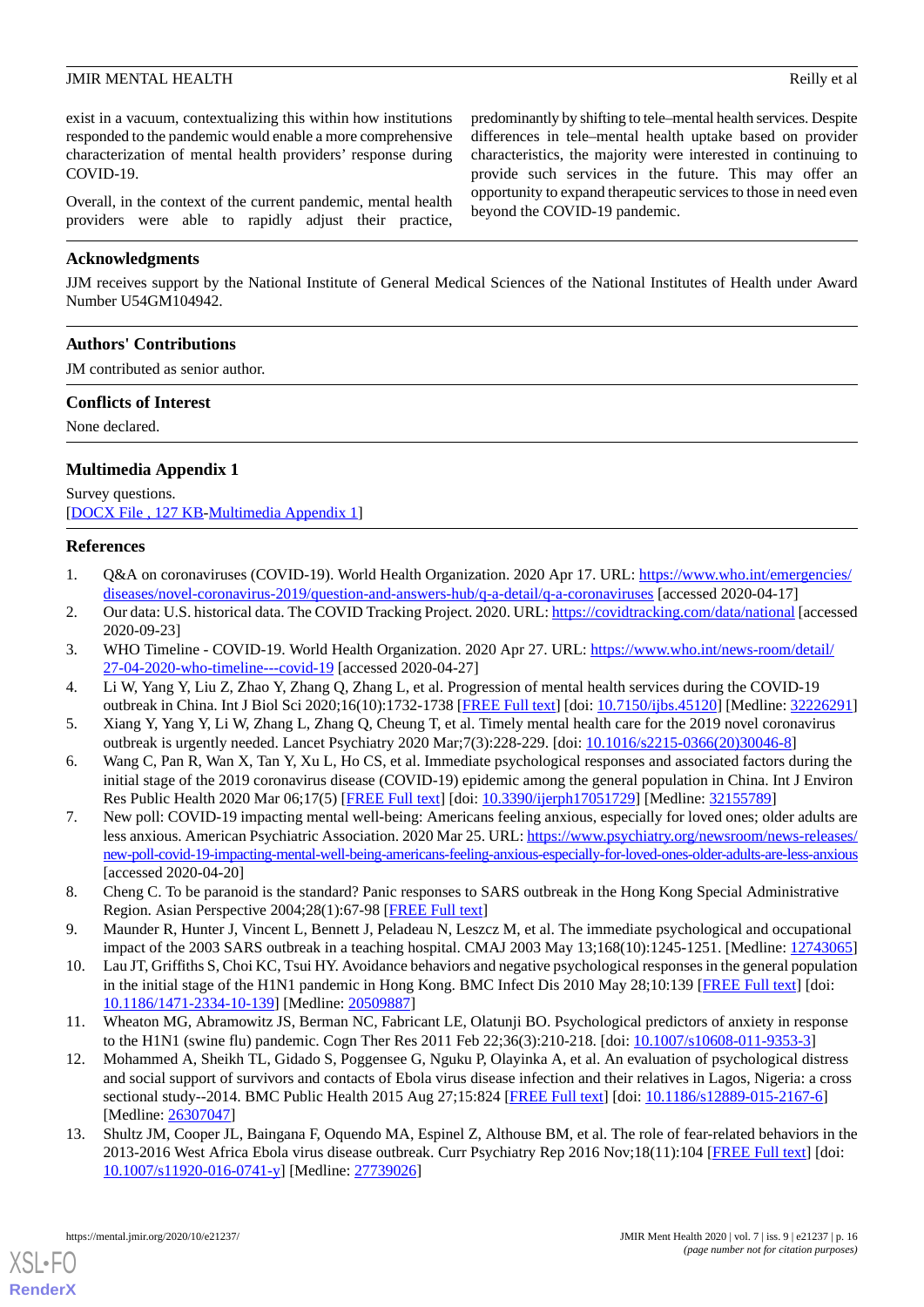- <span id="page-16-0"></span>14. Brooks SK, Webster RK, Smith LE, Woodland L, Wessely S, Greenberg N, et al. The psychological impact of quarantine and how to reduce it: rapid review of the evidence. Lancet 2020 Mar 14;395(10227):912-920 [\[FREE Full text](http://europepmc.org/abstract/MED/32112714)] [doi: [10.1016/S0140-6736\(20\)30460-8\]](http://dx.doi.org/10.1016/S0140-6736(20)30460-8) [Medline: [32112714](http://www.ncbi.nlm.nih.gov/entrez/query.fcgi?cmd=Retrieve&db=PubMed&list_uids=32112714&dopt=Abstract)]
- <span id="page-16-22"></span><span id="page-16-1"></span>15. Mak IWC, Chu CM, Pan PC, Yiu MGC, Chan VL. Long-term psychiatric morbidities among SARS survivors. Gen Hosp Psychiatry 2009;31(4):318-326 [[FREE Full text](http://europepmc.org/abstract/MED/19555791)] [doi: [10.1016/j.genhosppsych.2009.03.001\]](http://dx.doi.org/10.1016/j.genhosppsych.2009.03.001) [Medline: [19555791\]](http://www.ncbi.nlm.nih.gov/entrez/query.fcgi?cmd=Retrieve&db=PubMed&list_uids=19555791&dopt=Abstract)
- 16. Maunder R, Lancee W, Balderson K, Bennett J, Borgundvaag B, Evans S, et al. Long-term psychological and occupational effects of providing hospital healthcare during SARS outbreak. Emerg Infect Dis 2006 Dec;12(12):1924-1932. [doi: [10.3201/eid1212.060584](http://dx.doi.org/10.3201/eid1212.060584)] [Medline: [17326946](http://www.ncbi.nlm.nih.gov/entrez/query.fcgi?cmd=Retrieve&db=PubMed&list_uids=17326946&dopt=Abstract)]
- <span id="page-16-3"></span><span id="page-16-2"></span>17. Reardon S. Ebola's mental-health wounds linger in Africa. Nature 2015 Mar 05;519(7541):13-14. [doi: [10.1038/519013a](http://dx.doi.org/10.1038/519013a)] [Medline: [25739606](http://www.ncbi.nlm.nih.gov/entrez/query.fcgi?cmd=Retrieve&db=PubMed&list_uids=25739606&dopt=Abstract)]
- <span id="page-16-4"></span>18. Cénat JM, Mukunzi JN, Noorishad P, Rousseau C, Derivois D, Bukaka J. A systematic review of mental health programs among populations affected by the Ebola virus disease. J Psychosom Res 2020 Feb 13;131:109966. [doi: [10.1016/j.jpsychores.2020.109966\]](http://dx.doi.org/10.1016/j.jpsychores.2020.109966) [Medline: [32087433\]](http://www.ncbi.nlm.nih.gov/entrez/query.fcgi?cmd=Retrieve&db=PubMed&list_uids=32087433&dopt=Abstract)
- <span id="page-16-5"></span>19. Pfefferbaum B, Schonfeld D, Flynn BW, Norwood AE, Dodgen D, Kaul RE, et al. The H1N1 crisis: a case study of the integration of mental and behavioral health in public health crises. Disaster Med Public Health Prep 2012 Mar;6(1):67-71. [doi: [10.1001/dmp.2012.2\]](http://dx.doi.org/10.1001/dmp.2012.2) [Medline: [22490939\]](http://www.ncbi.nlm.nih.gov/entrez/query.fcgi?cmd=Retrieve&db=PubMed&list_uids=22490939&dopt=Abstract)
- 20. Duan L, Zhu G. Psychological interventions for people affected by the COVID-19 epidemic. Lancet Psychiatry 2020 Apr;7(4):300-302. [doi: [10.1016/s2215-0366\(20\)30073-0](http://dx.doi.org/10.1016/s2215-0366(20)30073-0)]
- <span id="page-16-6"></span>21. Liu S, Yang L, Zhang C, Xiang Y, Liu Z, Hu S, et al. Online mental health services in China during the COVID-19 outbreak. Lancet Psychiatry 2020 Apr;7(4):e17-e18 [\[FREE Full text\]](http://europepmc.org/abstract/MED/32085841) [doi: [10.1016/S2215-0366\(20\)30077-8](http://dx.doi.org/10.1016/S2215-0366(20)30077-8)] [Medline: [32085841\]](http://www.ncbi.nlm.nih.gov/entrez/query.fcgi?cmd=Retrieve&db=PubMed&list_uids=32085841&dopt=Abstract)
- <span id="page-16-7"></span>22. Ho C, Chee CY, Ho RC. Mental health strategies to combat the psychological impact of COVID-19 beyond paranoia and panic. Ann Acad Med Singap 2020 Mar 16;49(3):155-160 [[FREE Full text](http://www.annals.edu.sg/pdf/49VolNo3Mar2020/V49N3p155.pdf)] [Medline: [32200399\]](http://www.ncbi.nlm.nih.gov/entrez/query.fcgi?cmd=Retrieve&db=PubMed&list_uids=32200399&dopt=Abstract)
- <span id="page-16-9"></span><span id="page-16-8"></span>23. Wells M, Mitchell KJ, Finkelhor D, Becker-Blease KA. Online mental health treatment: concerns and considerations. Cyberpsychol Behav 2007 Jun;10(3):453-459. [doi: [10.1089/cpb.2006.9933](http://dx.doi.org/10.1089/cpb.2006.9933)] [Medline: [17594270\]](http://www.ncbi.nlm.nih.gov/entrez/query.fcgi?cmd=Retrieve&db=PubMed&list_uids=17594270&dopt=Abstract)
- <span id="page-16-10"></span>24. Perle JG, Burt J, Higgins WJ. Psychologist and physician interest in telehealth training and referral for mental health services: an exploratory study. J Technol Hum Services 2014 Aug 08;32(3):158-185. [doi: [10.1080/15228835.2014.894488\]](http://dx.doi.org/10.1080/15228835.2014.894488)
- <span id="page-16-11"></span>25. Pierce BS, Perrin PB, McDonald SD. Demographic, organizational, and clinical practice predictors of U.S. psychologists' use of telepsychology. Professional Psychol Res Pract 2020 Apr;51(2):184-193. [doi: [10.1037/pro0000267](http://dx.doi.org/10.1037/pro0000267)]
- 26. Connolly SL, Miller CJ, Lindsay JA, Bauer MS. A systematic review of providers' attitudes toward telemental health via videoconferencing. Clin Psychol Sci Pract 2020 Jan 06;27(2):e12311. [doi: [10.1111/cpsp.12311\]](http://dx.doi.org/10.1111/cpsp.12311)
- <span id="page-16-12"></span>27. Perle JG, Langsam LC, Randel A, Lutchman S, Levine AB, Odland AP, et al. Attitudes toward psychological telehealth: current and future clinical psychologists' opinions of internet-based interventions. J Clin Psychol 2013 Jan;69(1):100-113. [doi: [10.1002/jclp.21912\]](http://dx.doi.org/10.1002/jclp.21912) [Medline: [22975897\]](http://www.ncbi.nlm.nih.gov/entrez/query.fcgi?cmd=Retrieve&db=PubMed&list_uids=22975897&dopt=Abstract)
- <span id="page-16-14"></span><span id="page-16-13"></span>28. Barak A, Hen L, Boniel-Nissim M, Shapira N. A comprehensive review and a meta-analysis of the effectiveness of internet-based psychotherapeutic interventions. J Technol Hum Services 2008 Jul 03;26(2-4):109-160. [doi: [10.1080/15228830802094429\]](http://dx.doi.org/10.1080/15228830802094429)
- <span id="page-16-15"></span>29. Varker T, Brand RM, Ward J, Terhaag S, Phelps A. Efficacy of synchronous telepsychology interventions for people with anxiety, depression, posttraumatic stress disorder, and adjustment disorder: A rapid evidence assessment. Psychol Serv 2019 Nov;16(4):621-635. [doi: [10.1037/ser0000239\]](http://dx.doi.org/10.1037/ser0000239) [Medline: [29809025\]](http://www.ncbi.nlm.nih.gov/entrez/query.fcgi?cmd=Retrieve&db=PubMed&list_uids=29809025&dopt=Abstract)
- <span id="page-16-16"></span>30. Jenkins-Guarnieri MA, Pruitt LD, Luxton DD, Johnson K. Patient perceptions of telemental health: systematic review of direct comparisons to in-person psychotherapeutic treatments. Telemed J E Health 2015 Aug;21(8):652-660. [doi: [10.1089/tmj.2014.0165](http://dx.doi.org/10.1089/tmj.2014.0165)] [Medline: [25885491\]](http://www.ncbi.nlm.nih.gov/entrez/query.fcgi?cmd=Retrieve&db=PubMed&list_uids=25885491&dopt=Abstract)
- <span id="page-16-17"></span>31. Pruitt LD, Luxton DD, Shore P. Additional clinical benefits of home-based telemental health treatments. Professional Psychol Res Pract 2014;45(5):340-346. [doi: [10.1037/a0035461\]](http://dx.doi.org/10.1037/a0035461)
- <span id="page-16-18"></span>32. Glueckauf RL, Maheu MM, Drude KP, Wells BA, Wang Y, Gustafson DJ, et al. Survey of psychologists' telebehavioral health practices: technology use, ethical issues, and training needs. Professional Psychol Res Pract 2018 Jun;49(3):205-219. [doi: [10.1037/pro0000188\]](http://dx.doi.org/10.1037/pro0000188)
- <span id="page-16-19"></span>33. Perry K, Gold S, Shearer EM. Identifying and addressing mental health providers' perceived barriers to clinical video telehealth utilization. J Clin Psychol 2020 Jun;76(6):1125-1134. [doi: [10.1002/jclp.22770\]](http://dx.doi.org/10.1002/jclp.22770) [Medline: [30859573\]](http://www.ncbi.nlm.nih.gov/entrez/query.fcgi?cmd=Retrieve&db=PubMed&list_uids=30859573&dopt=Abstract)
- <span id="page-16-20"></span>34. Temporary changes to federal Medicare telehealth policies. American Psychological Association. 2020 Mar 18. URL: <https://www.apaservices.org/practice/reimbursement/government/medicare-telehealth-temporary-changes> [accessed 2020-04-28]
- <span id="page-16-21"></span>35. FCC broadband report finds significant progress in broadband deployment, but important gaps remain (PDF). Federal Communications Commission. 2012 Aug 21. URL: [https://www.fcc.gov/document/](https://www.fcc.gov/document/progress-made-broadband-deployment-availability-gaps-remain) [progress-made-broadband-deployment-availability-gaps-remain](https://www.fcc.gov/document/progress-made-broadband-deployment-availability-gaps-remain) [accessed 2020-04-08]
- 36. Wunsch-Hitzig R, Plapinger J, Draper J, del Campo E. Calls for help after September 11: a community mental health hot line. J Urban Health 2002 Sep;79(3):417-428 [\[FREE Full text\]](http://europepmc.org/abstract/MED/12200512) [doi: [10.1093/jurban/79.3.417\]](http://dx.doi.org/10.1093/jurban/79.3.417) [Medline: [12200512\]](http://www.ncbi.nlm.nih.gov/entrez/query.fcgi?cmd=Retrieve&db=PubMed&list_uids=12200512&dopt=Abstract)
- 37. Combs DC. Mental health interventions by telephone with Katrina survivors. J Health Care Poor Underserved 2007 May;18(2):271-276. [doi: [10.1353/hpu.2007.0027](http://dx.doi.org/10.1353/hpu.2007.0027)] [Medline: [17483556\]](http://www.ncbi.nlm.nih.gov/entrez/query.fcgi?cmd=Retrieve&db=PubMed&list_uids=17483556&dopt=Abstract)

[XSL](http://www.w3.org/Style/XSL)•FO **[RenderX](http://www.renderx.com/)**